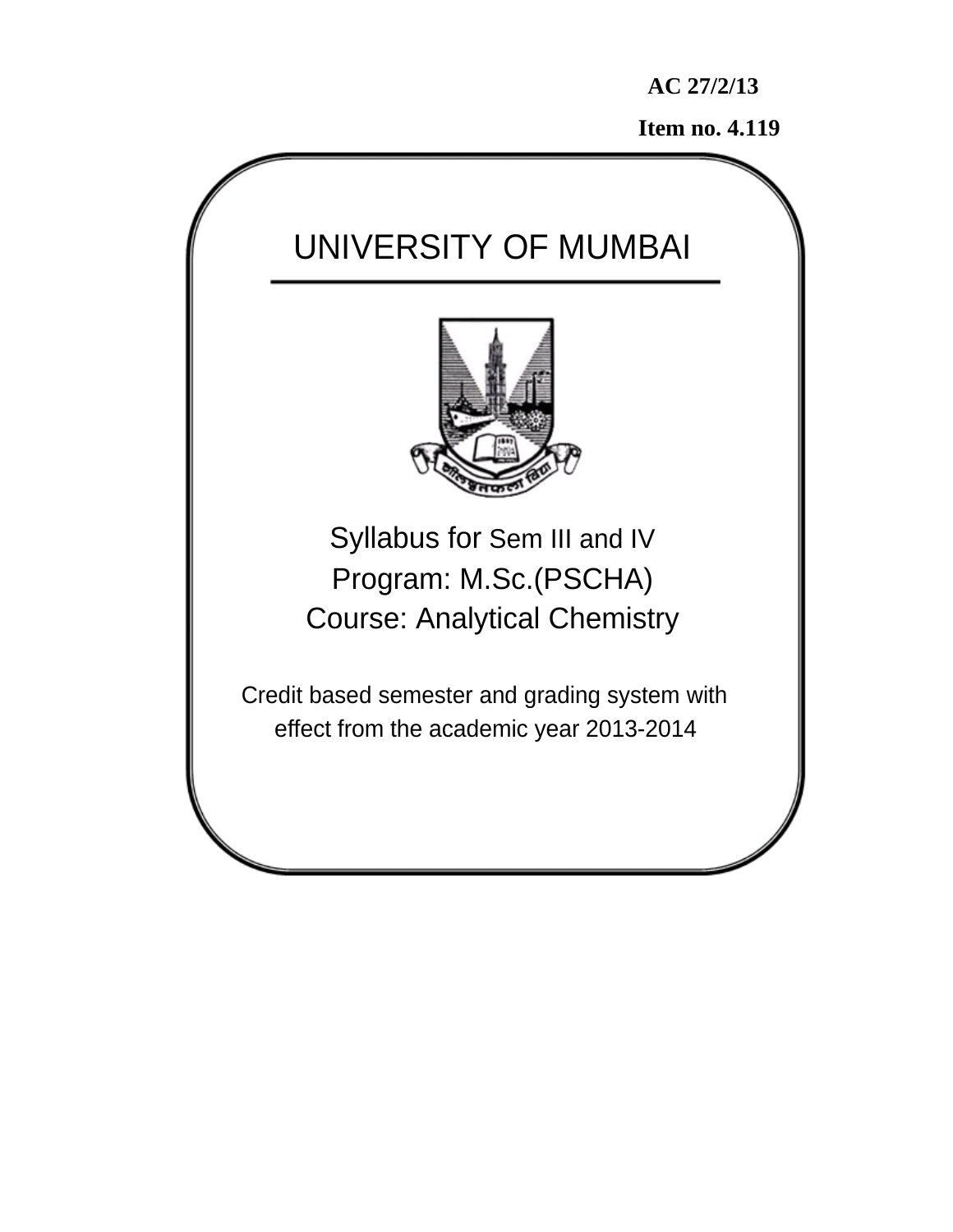# **UNIVERSITY OF MUMBAI**

## **M.Sc. ANALYTICAL CHEMISTRY Semester III and IV Credit Based Semester and Grading System To be implemented from the Academic year 2013-2014**

# **SEMESTER III**

| <b>Course</b><br>Code                            | <b>UNIT</b>   | <b>TOPICS</b>                        | <b>Credits</b> | <b>L/Week</b> |
|--------------------------------------------------|---------------|--------------------------------------|----------------|---------------|
|                                                  | I             | Quality in Analytical Chemistry - I  |                | 1             |
|                                                  | $\mathbf{I}$  | Quality in Analytical Chemistry - II |                | 1             |
| PSCHA301                                         | III           | Chromatographic Techniques - I       | 4              | 1             |
|                                                  | IV            | Chromatographic Techniques - II      |                | 1             |
|                                                  | L             | Spectral methods - I                 |                | 1             |
|                                                  | $\mathbf{I}$  | Spectral methods - II                |                | 1             |
| PSCHA302                                         | Ш             | Electroanalytical methods            | 4              | 1             |
|                                                  | IV            | Advanced Miscellaneous techniques    |                | 1             |
|                                                  | I             | Air pollution                        |                | 1             |
|                                                  | $\mathbf{I}$  | Potable Water - I                    |                | 1             |
| PSCHA303                                         | III           | Other types of pollution             | $\overline{4}$ | 1             |
|                                                  | IV            | <b>Industrial materials</b>          |                | 1             |
|                                                  | I             | <b>Analytical Biochemistry</b>       |                | 1             |
|                                                  | $\mathbf{II}$ | Immunological methods                |                | 1             |
| PSCHA304                                         | III           | Food analysis - I                    | 4              | 1             |
|                                                  | IV            | Food analysis - II                   |                | 1             |
| PSCHA 3P1<br>PSCHA 3P2<br>PSCHA 3P3<br>PSCHA 3P4 |               | Practicals                           | 8              | 16            |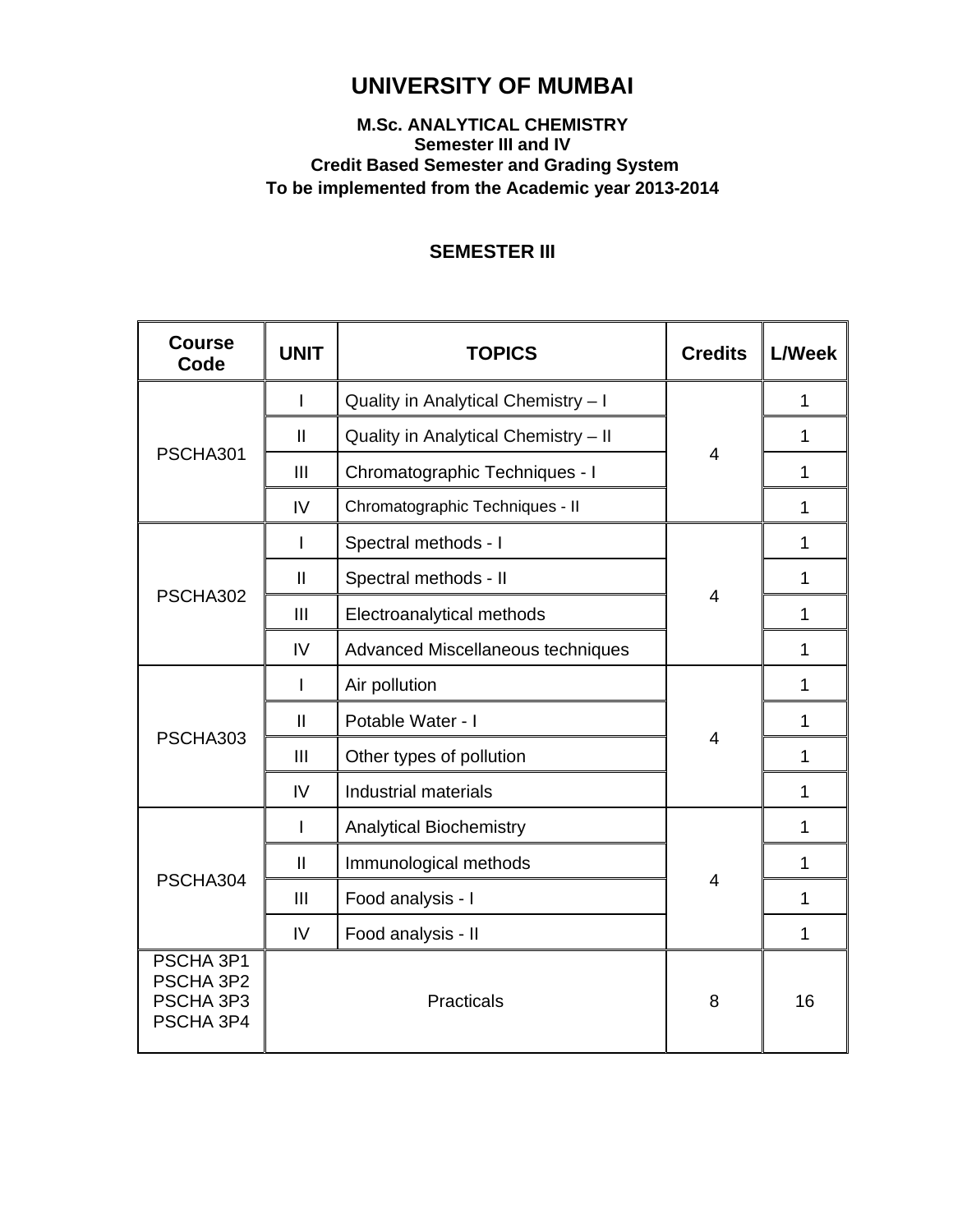# **SEMESTER IV**

| <b>Course</b><br>Code                        | <b>UNIT</b>   | <b>TOPICS</b>                                   | <b>Credits</b> | L / Week     |
|----------------------------------------------|---------------|-------------------------------------------------|----------------|--------------|
|                                              | L             | Safety and Research                             | $\overline{4}$ | 1            |
| PSCHA401                                     | $\mathbf{I}$  | Membrane separation and automated<br>techniques |                | 1            |
|                                              | Ш             | <b>Green Chemistry</b>                          |                | $\mathbf{1}$ |
|                                              | IV            | Advanced technology                             |                | 1            |
|                                              | I             | Spectral methods - III                          |                | 1            |
|                                              | $\mathbf{II}$ | Spectral methods - IV                           |                | $\mathbf{1}$ |
| PSCHA402                                     | III           | Radiochemical and thermal methods               | $\overline{4}$ | 1            |
|                                              | IV            | Hyphenated techniques                           |                | 1            |
|                                              | I             | Potable Water - II                              |                | 1            |
|                                              | $\mathbf{I}$  | Solid waste management                          |                | 1            |
| PSCHA403                                     | III           | Plastics and polymers                           | $\overline{4}$ | 1            |
|                                              | IV            | Metallurgy                                      |                | 1            |
|                                              | I             | Pharmaceutical analysis                         | $\overline{4}$ | 1            |
|                                              | $\mathbf{II}$ | <b>Drugs</b>                                    |                | 1            |
| PSCHA404                                     | Ш             | <b>Forensic science and Cosmetics</b>           |                | 1            |
|                                              | IV            | Cosmetic analysis                               |                | 1            |
| PSCHA4P1<br>PSCHA4P2<br>PSCHA4P3<br>PSCHA4P4 |               | Practicals                                      | 8              | 16           |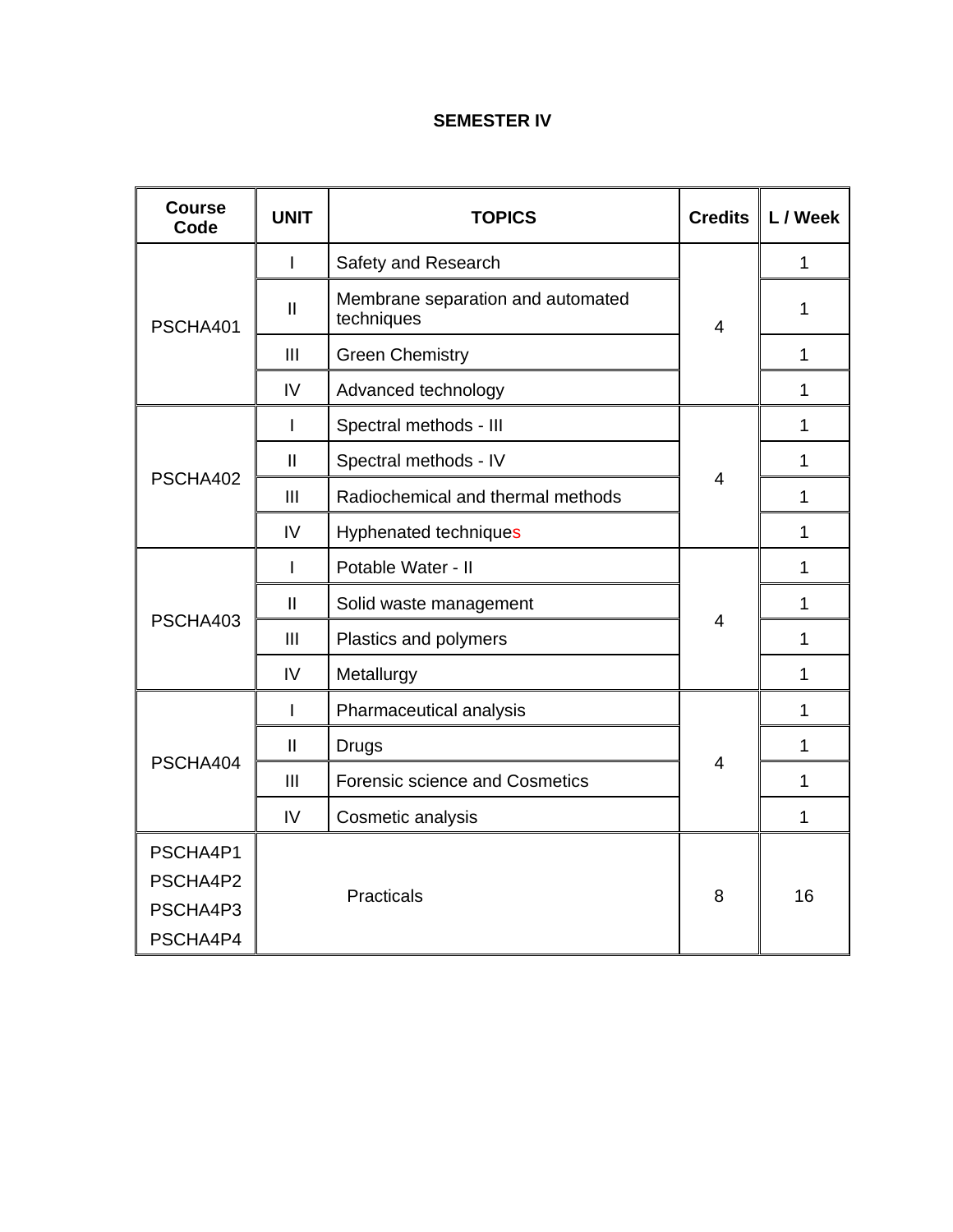# UNIVERSITY OF MUMBAI

## **M.Sc. ANALYTICAL CHEMISTRY SEM – III**  PSCHA 301

# **QUALITY IN ANALYTICAL CHEMISTRY**

| UNIT - I: QUALITY IN ANALYTICAL CHEMISTRY - I                                                                                                                                                                                                                                                                                                                                                                                                                |    |  |
|--------------------------------------------------------------------------------------------------------------------------------------------------------------------------------------------------------------------------------------------------------------------------------------------------------------------------------------------------------------------------------------------------------------------------------------------------------------|----|--|
| 1.1 Sampling: Definition, types of sample, sampling plan, quality of sample, sub-<br>sampling, sample registration and storage, acceptance<br>sampling – inspection by attributes. (5L)                                                                                                                                                                                                                                                                      |    |  |
| 1.2 Selecting the method: Factors to consider in choosing a method, performance<br>criteria for methods to determine analyte in samples with the complex matrix,<br>reasons for incorrect analytical results, validation of analytical method (5L)                                                                                                                                                                                                           |    |  |
| 1.3 Measurement and reporting: Good laboratory practices, calibration of<br>measurements, record management, quality control, charting and reporting<br>results (5L)                                                                                                                                                                                                                                                                                         |    |  |
|                                                                                                                                                                                                                                                                                                                                                                                                                                                              |    |  |
| UNIT - II : QUALITY IN ANALYTICAL CHEMISTRY - II                                                                                                                                                                                                                                                                                                                                                                                                             | 15 |  |
| 2.1. Measurement of uncertainty: Definition and evaluation of uncertainty, putting<br>uncertainty to use, interpretation of results and improving the quality of results<br>(4L)                                                                                                                                                                                                                                                                             |    |  |
| 2.2 Signal to noise: Signal to noise ration ratio, sources of noise in instrumental<br>analysis. Signal to noise enhancement, hardware devices for noise reduction,<br>software methods of noise reduction. (6L)                                                                                                                                                                                                                                             |    |  |
| 2.2. Pharmaceutical Legislation: Introduction to phase diffusion methods and drug<br>acts, Drug rules (schedules), FDA and ISO standards, ISO9000 and its<br>requirements, GMP (5L)                                                                                                                                                                                                                                                                          |    |  |
|                                                                                                                                                                                                                                                                                                                                                                                                                                                              |    |  |
| UNIT - III : CHROMATOGRAPHIC TECHNIQUES -I                                                                                                                                                                                                                                                                                                                                                                                                                   | 15 |  |
| 3.1. Ion exchange chromatography: Ion exchange equilibria,<br>break through capacity, ion exchange in non aqueous media, Inorganic ion<br>exchangers, synthetic ion exchangers, liquid cation and anion exchangers,<br>chelating resins and their applications for separation of inorganic and organic<br>compounds,<br>Ion chromatography: Principle, Instrumentation with special reference to<br>separation and suppressor columns and applications (10L) |    |  |
| 3.2 Supercritical fluid extraction: concept of critical state of matter and super critical<br>state, types of super critical fluids, apparatus and applications to environmental,<br>food, pharmaceuticals and polymeric analysis(5L)                                                                                                                                                                                                                        |    |  |
|                                                                                                                                                                                                                                                                                                                                                                                                                                                              |    |  |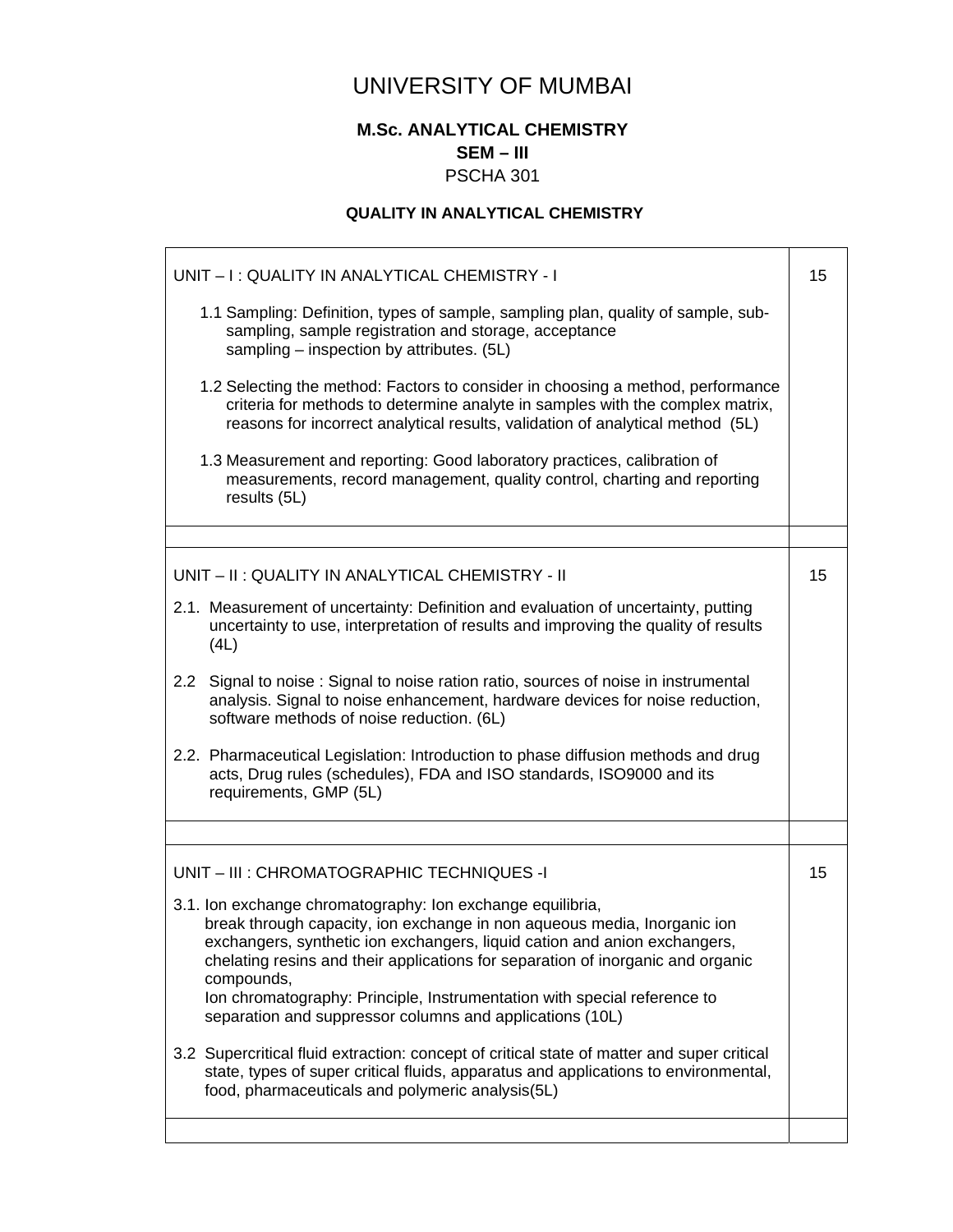| UNIT – IV : CHROMATOGRAPHIC TECHNIQUES -II                                                                                                             | 15 |
|--------------------------------------------------------------------------------------------------------------------------------------------------------|----|
| 4.1 Theory, instrumentation and applications of:                                                                                                       |    |
| 4.1.1. Exclusion chromatography, gel permeation, retention behavior, inorganic<br>molecular sieves, determination of molecular weight of polymers (4L) |    |
| 4.2.2 Super Critical fluid Chromatography (4L)                                                                                                         |    |
| 4.2.3 Inverse gas chromatography (4L)                                                                                                                  |    |
| 4.2.4 Affinity Chromatography (3L)                                                                                                                     |    |

List of books and references:

- 1. Quality in the analytical chemistry laboratory, E Prichard, John Wiley and sons N.Y 1997.
- 2. Quality assurance in analytical, W Funk, V Dammann, G. Donnevert VCH Weinheim 1995.
- 3. Fundamentals of Analytical Chemistry, D. A. Skoog and D. M. West, Saonders, college publication.
- 4. Chemical methods of separation, J A Dean, Van Nostrand Reinhold, 1969
- 5. Solvent extraction and ion exchange, J Marcus and A. S. Kertes Wiley INC 1969.
- 6. Analytical Chemistry Christain, Wse / Wiley
- 7. Extraction Chromatography T. Braun, G. Ghersene, Elsevier Publications 1978.
- 8. Super critical fluid extraction Larry Taylor Wiley publishers N.Y. 1996
- 9. Ion exchange separation in analytical chemistry O Samuelson John Wiley 2<sup>nd</sup> ed 1963
- 10. Ion exchange chromatography Ed H.F Walton Howden, Hutchenson and Rossing 1976
- 11. Chromatographic and electrophoresis techniques I Smith Menemann Interscience 1960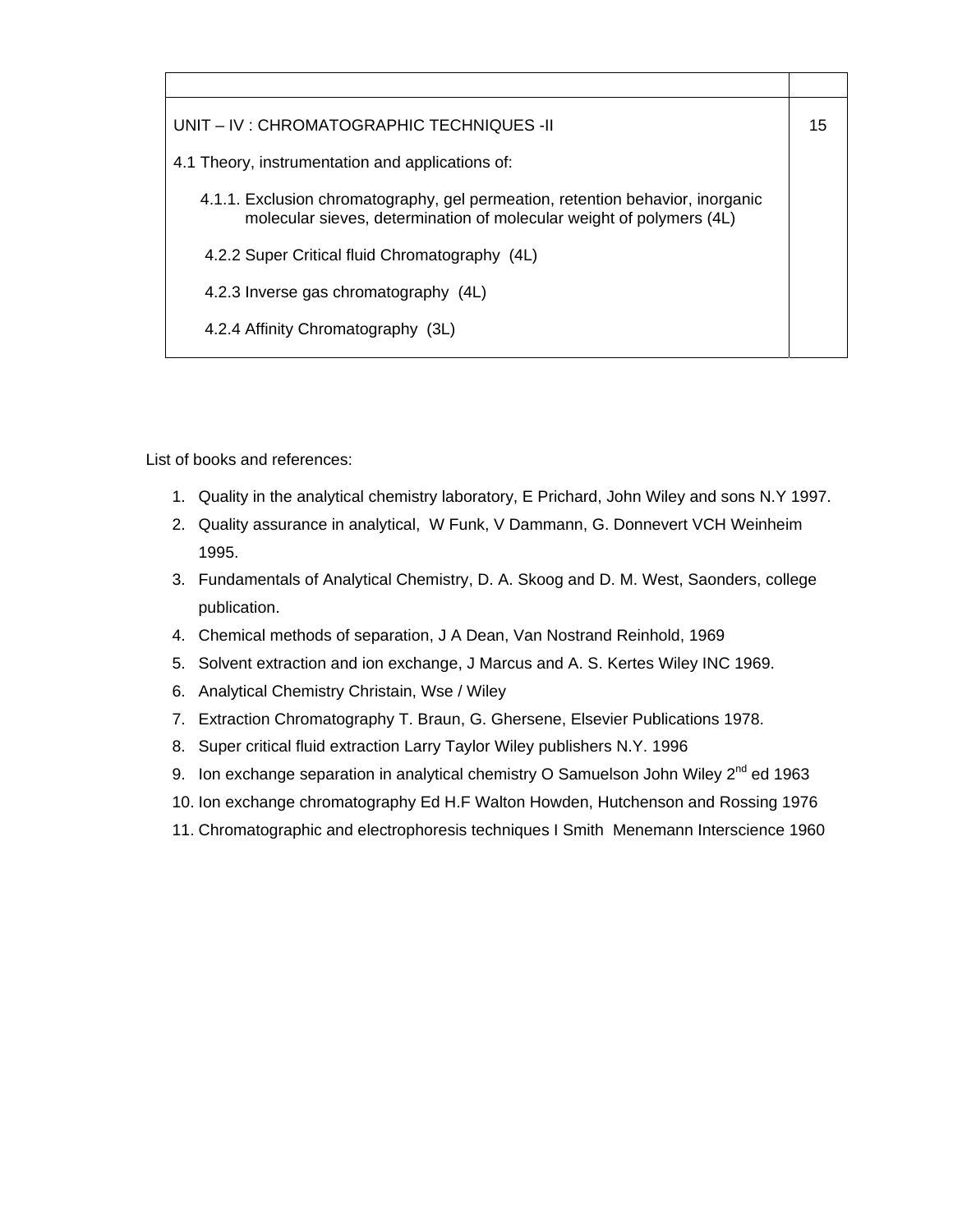#### **ADVANCE INSTRUMENTAL TECHNIQUES**

| UNIT -1: SPECTRAL METHODS - I:                                                                                                                                                                                           | 15 |  |
|--------------------------------------------------------------------------------------------------------------------------------------------------------------------------------------------------------------------------|----|--|
| Principle, instrumentation and applications of the following:                                                                                                                                                            |    |  |
| 1.1 Electron Spectroscopy: AUGER, ESCA and UPS (8L)                                                                                                                                                                      |    |  |
| 1.2 Electron Microscopy: (7L)<br>Scanning Electron Microscopy: Scanning electron microscope<br>Scanning Tunnelling Microscopy: Scanning probe microscopes (scanning tunneling<br>microscope and Atomic force microscope) |    |  |
|                                                                                                                                                                                                                          | 15 |  |
| UNIT -2: SPECTRAL METHODS - II                                                                                                                                                                                           |    |  |
| 2.1 Photoacoustic spectroscopy (5L)                                                                                                                                                                                      |    |  |
| 2.2 Atomic emission spectroscopy with plasma and electrical discharge sources (5L)                                                                                                                                       |    |  |
| 2.3<br>Mossbauer's Spectroscopy (5L)                                                                                                                                                                                     |    |  |
|                                                                                                                                                                                                                          |    |  |
| UNIT-3: ELECTROANALYTICAL METHODS-1                                                                                                                                                                                      | 15 |  |
| 3.1 Electrochemical biosensors: Disposable multilayered p-ion system, Screen printed<br>Electrodes (3L)                                                                                                                  |    |  |
| 3.2 Chronopotentiometry and chronoamperomrtry (4L)                                                                                                                                                                       |    |  |
| 3.3 TAST: Principle, instrumentation and applications (3L)                                                                                                                                                               |    |  |
| 3.4 Applications of voltammetry in organic and inorganic analysis (2L)                                                                                                                                                   |    |  |
| 3.5 Chemically and electro-catalytically Modified electrodes used in voltammetry (3L)                                                                                                                                    |    |  |
|                                                                                                                                                                                                                          |    |  |
| UNIT-4: ELECTROANALYTICAL METHODS-2.                                                                                                                                                                                     | 15 |  |
| 4.1 CHEMILUMINESESCENCE METHODS: Principle, Apparatus, Quantitative<br>Chemiluminescence - Gas phase and liquid phase chemiluminescent analysis and<br>titrations (7L)                                                   |    |  |
| 4.2 Principle, instrumentation and applications of Polarimetry : ORD, CD (5L)                                                                                                                                            |    |  |
| 4.3 Principle, instrumentation and applications of Photoacoustic spectroscopy (3L)                                                                                                                                       |    |  |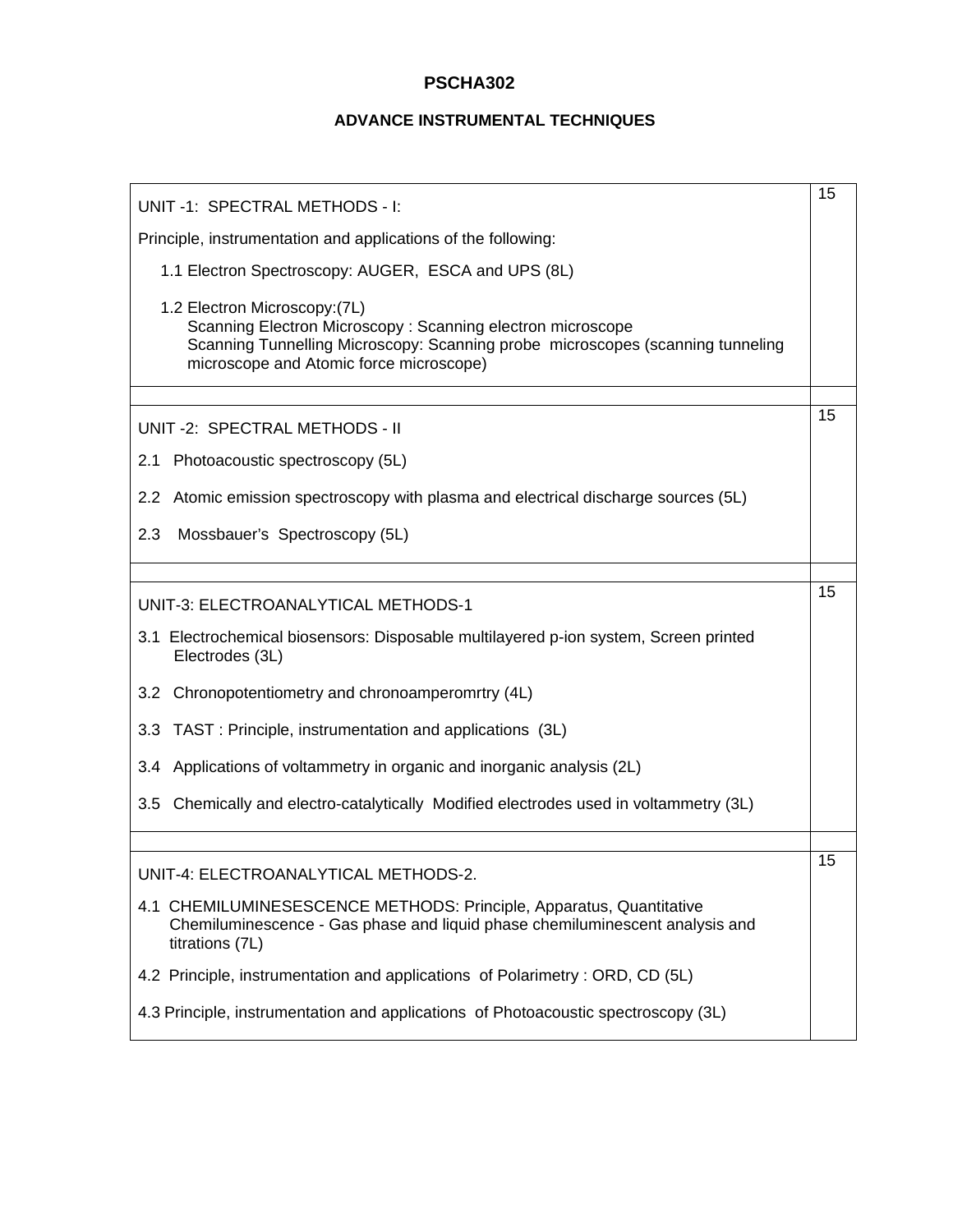List of books and references:

- 1. Analytical Chemistry, G. D. Christian, 4th Ed. John Wiley, New York (1986)
- 2. Fundamentals of Analytical Chemistry, D.A. Skoog and D. M. West and F. J. Holler Holt-Saunders 6<sup>th</sup> Edition (1992)
- 3. Principles of Instrumental Analysis, D. A. Skoog, F. J. Holler and J.A. Niemann, 5<sup>th</sup> Edition (1998)
- 4. Instrumental methods of Analysis, H. H. Willard, L. L. Merritt, Jr. J. A.Dean and F. A. Settle Jr  $6<sup>th</sup>$  Ed CBS (1986)
- 5. Instrumental methods of Analysis, H. H. Willard, L. L. Merritt Jr, J. A. Dean and F. A. Settle Jr  $7<sup>th</sup>$  Ed CBS (1986)
- 6. Introduction to instrumental analysis, R. D. Braun, Mc Graw Hill (1987)
- 7. Electrochemical Methods, A. J. Bard and L.R. Faulkner, John Wiley, New YORK, (1980)
- 8. Electroanalytical Chemistry, J.J. Lingane,  $2^{nd}$  Ed Interscience, New York (1958)
- 9. Modern Polarographic Methods in Analytical Chemistry, A. M. Bond, Marcel Dekker, New York, 1980.
- 10. Electroanalytical Chemistry, Ed A. J. Bard and Marcel Dekker, New York, (A series of volumes)
- 11.Techniques and mechanism of electrochemistry, P. A. Christian and A. Hamnett, Blachie Academic and Professional (1994)
- 12. Wilson and Wilson's Comprehensive Analytical Chemistry, Ed. G. Svehla. (A series of Volumes)
- 13. Treatise on Analytical Chemistry, Eds. I. M. Kolthoff and Others, Interscience Pub. (A series of volumes).
- 14. Standard Methods of Chemical Analysis, Eds. F. J. Welcher, Robert E. Krieger Publishing Company, (A series of volumes)
- 15. Polarographic Methods in Analytical Chemistry, M. G. Arora, Anmol Publications Pvt Ltd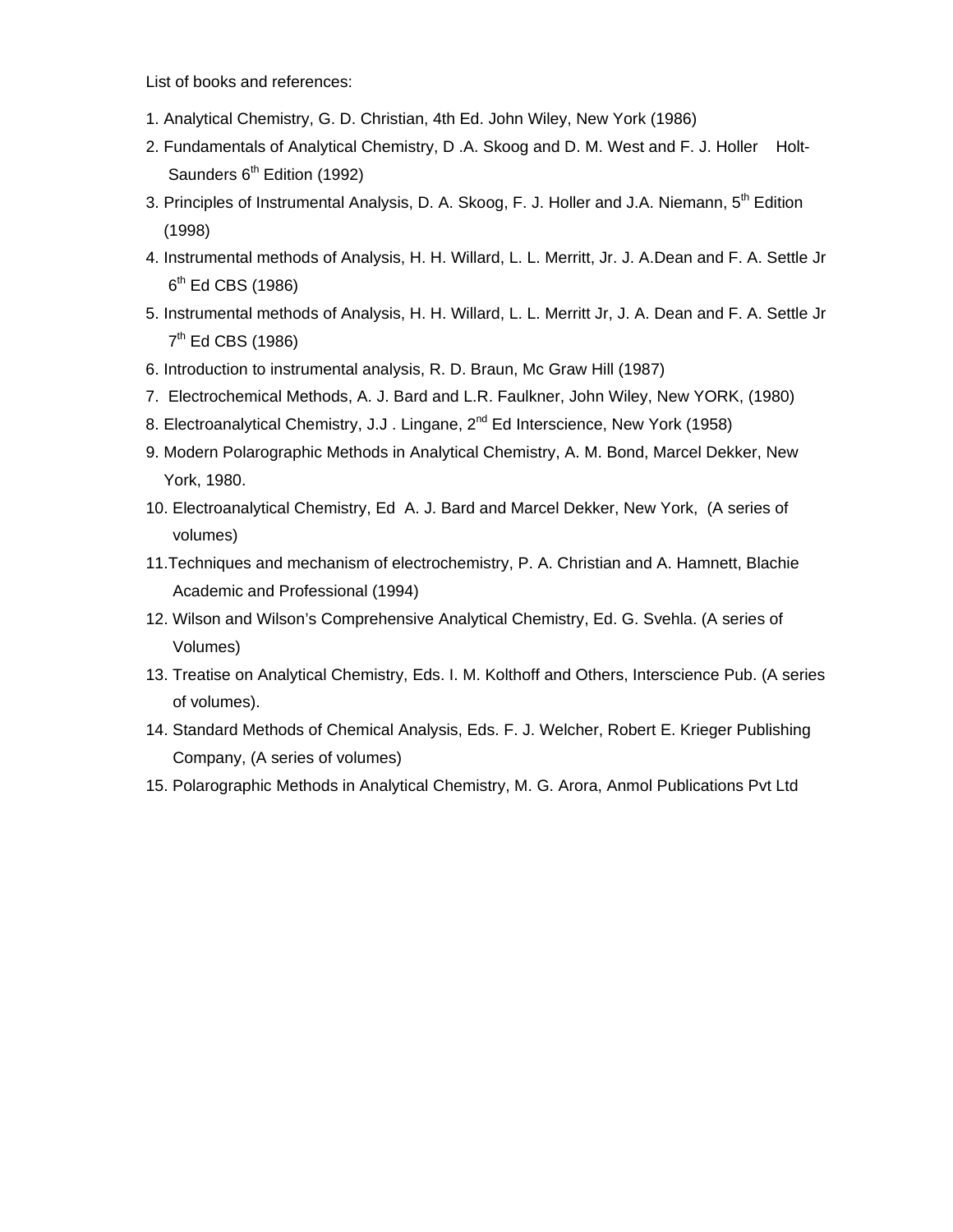#### **ENVIRONMENTAL AND CERTAIN INDUSTRIALLY IMPORTATNT MATERIAL**

| UNIT -I: AIR POLLUTION                                                                                                                                                                                     | 15 |
|------------------------------------------------------------------------------------------------------------------------------------------------------------------------------------------------------------|----|
| 1.1 Sources, Classification, Pollutants and permissible limits.(3L)                                                                                                                                        |    |
| 1.2 Sampling methods for air, flew gas, Industrial Exhaust, stag samples etc. (3L)                                                                                                                         |    |
| 1.3 Importance of automobile exhaust control and its limits(2L)                                                                                                                                            |    |
| 1.4 Sampling and analysis of: Particulate matter, aerosols, ammonia and organic<br>vapours.(3L)                                                                                                            |    |
| 1.5 Carbon credit and global issues related to air pollution. (3L)                                                                                                                                         |    |
| 1.6 Green house gases and their substitutes(1L)                                                                                                                                                            |    |
|                                                                                                                                                                                                            |    |
| UNIT - II: POTABLE WATER - I                                                                                                                                                                               | 15 |
| 2.1 Water: Quality and requirements of potable water.(2L)                                                                                                                                                  |    |
| 2.2 Direct and indirect pollutants for potable water reservoirs.(3L)                                                                                                                                       |    |
| 2.3 Quality of potable water from natural sources.(1L)                                                                                                                                                     |    |
| 2.4 Bore well water quality and analytical parameters.(2L)                                                                                                                                                 |    |
| 2.5 Quality of bottled mineral water(2L)                                                                                                                                                                   |    |
| 2.6 Process of purification of bore well water to bottled mineral water.(3L)                                                                                                                               |    |
| 2.7 Documentation and certification for marketing of mineral water(2L)                                                                                                                                     |    |
|                                                                                                                                                                                                            |    |
| UNIT - III: OTHER TYPES OF POLLUTION                                                                                                                                                                       | 15 |
| 3.1 Soil pollution: Source, Soil analysis, Fertility of solid and effect of pollution on it,<br>water binding capacity of the soil, Organic fertilizers and their long term effect on<br>soil quality.(2L) |    |
| 3.2 Noise Pollution: source, effects, methods of measurements and control<br>measures.(2L)                                                                                                                 |    |
|                                                                                                                                                                                                            |    |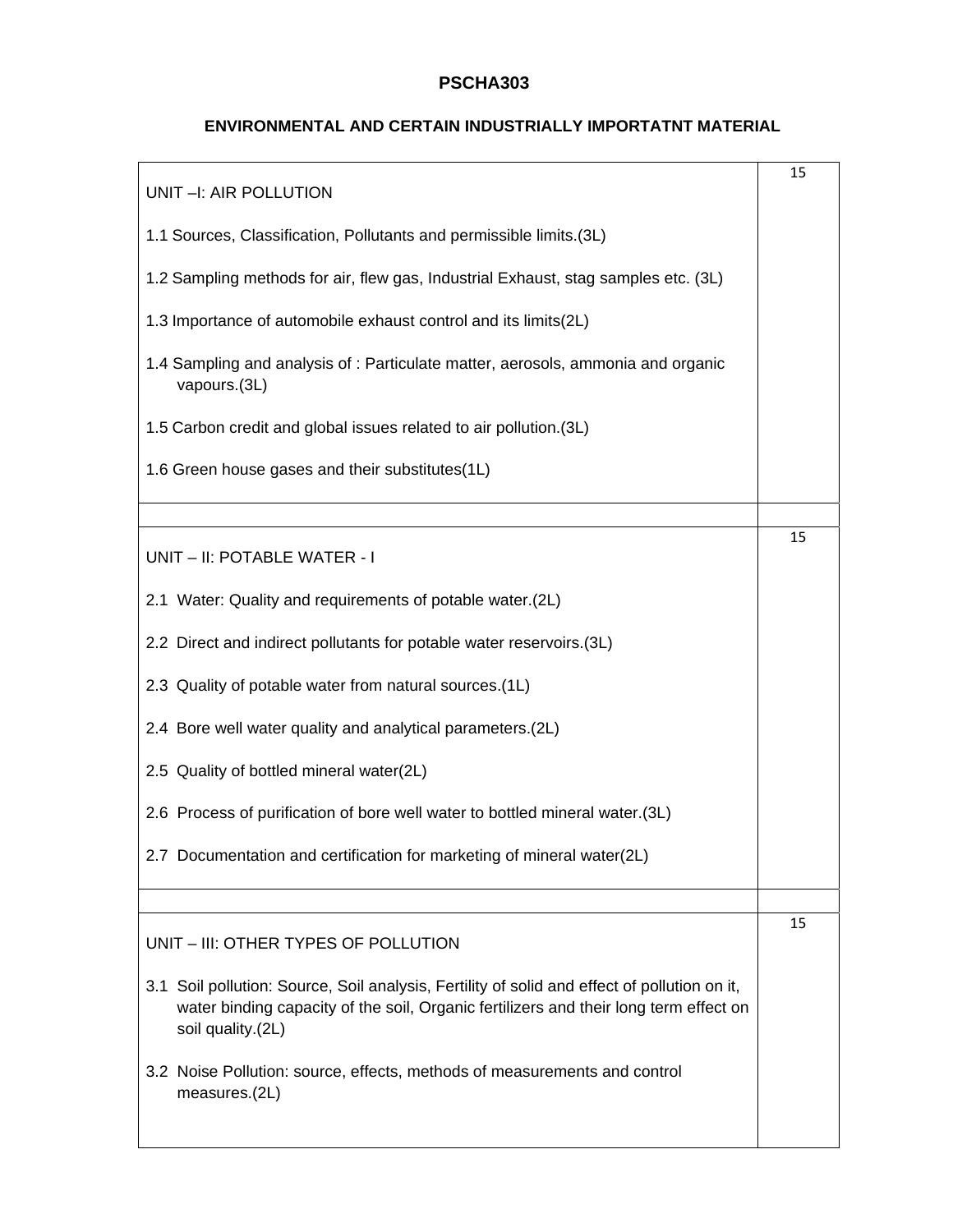| 3.3 Thermal Pollution: definition, source, impact, control measures, working of<br>cooling towers and cooling ponds, involved economy.(3L)                                                                                                                 |    |
|------------------------------------------------------------------------------------------------------------------------------------------------------------------------------------------------------------------------------------------------------------|----|
| 3.4 Radioactive pollutants: Source, exposure hazards, precautions in handling and<br>safety, Long term effects.(2L)                                                                                                                                        |    |
| 3.5 Allergy: Definition, Role of pollutants, Effect on human health, safety and<br>protection methods, medicines and allergy treatment wrt pollutants.(2L)                                                                                                 |    |
| 3.6 Environmental Legislation: role of pollution control boards, article 48A and 51A,<br>motor vehicle act and method of analysis with respect to PUC.(2L)                                                                                                 |    |
| 3.7 Environmental Audits: Concept of audit, Authorities, Evaluation methodology,<br>benefits and certification(2L)                                                                                                                                         |    |
|                                                                                                                                                                                                                                                            |    |
| UNIT - IV: INDUSTRIAL MATERIALS                                                                                                                                                                                                                            | 15 |
| 4.1 Insecticides and Pesticides: Definition, classification, determination as pollutant,<br>Biodegradation of Insecticides and Pesticides.(2L)                                                                                                             |    |
| 4.2 Determination of Chloride, sulphur by chromatographic method.(2L)                                                                                                                                                                                      |    |
| 4.3 Detergents: Classification, composition of detergents with role of<br>ingredients.(2L)                                                                                                                                                                 |    |
| 4.4 Qualitative and quantitative analysis of ingredients of detergent. (2L)                                                                                                                                                                                |    |
| 4.5 Properties of detergents: Alkalinity, Anionic matter, Oxygen release capacity etc<br>and selection criteria.(2L)                                                                                                                                       |    |
| 4.6 Petrochemical products: crude oils, fuels and calorific values, fractional<br>distillation process and fractions, properties of fuels, compositions of fuel, flash<br>point, fire point, corrosion test carbon residue and impact on environment. (5L) |    |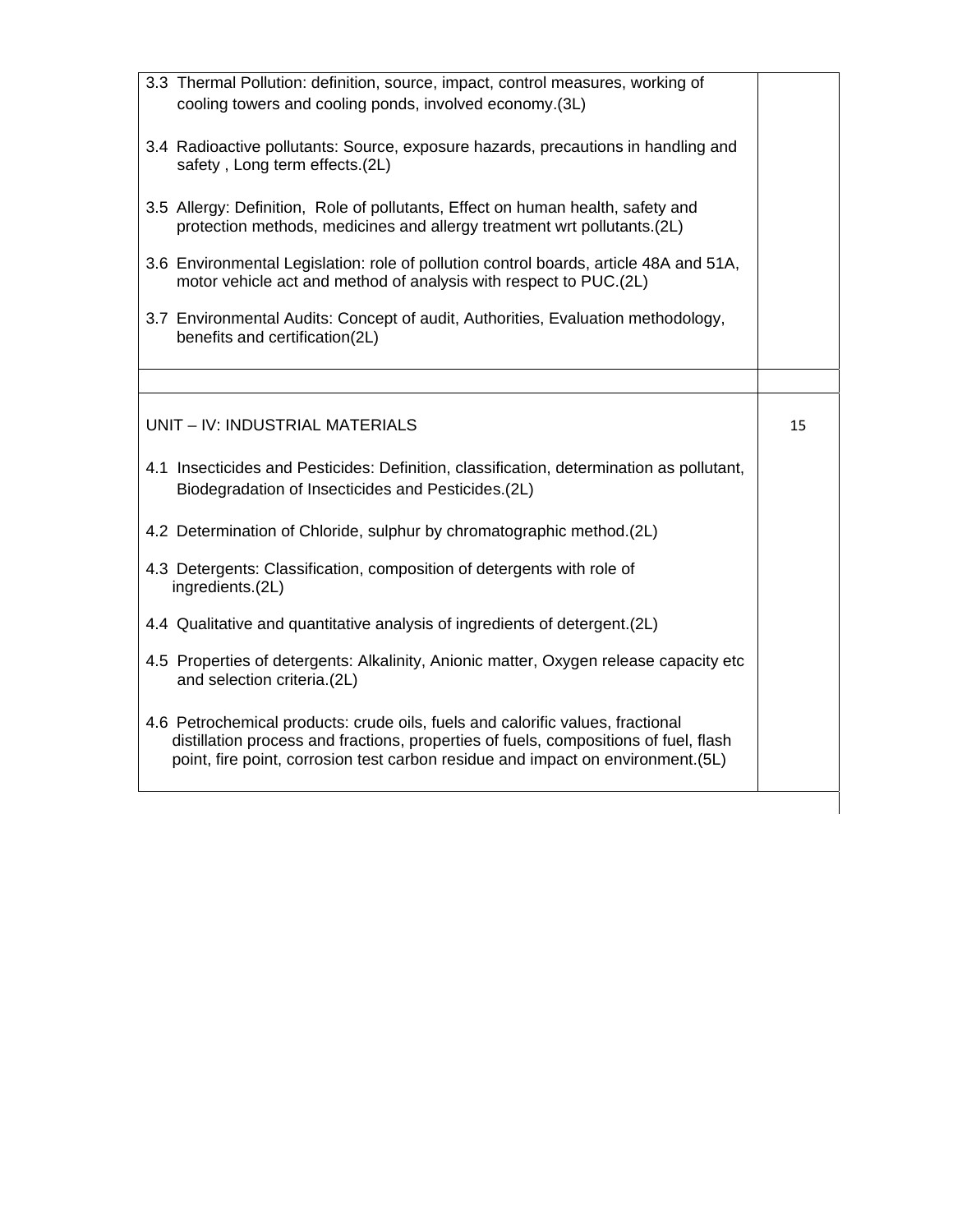List of books and References:

- 1. Environmental Chemistry, A. K. De, 2<sup>nd</sup> ED. Wiley (1989).
- 2. Environmental pollution analysis, S. M. Khopkar, John Wiely (1993).
- 3. Air pollution sampling and analysis, Sharad Gokhale, IIT Guwahati, May 2009.
- 4. Environmental Pollution Analysis, S. M. khopkar, New Age International publication (2011).
- 5. Water and water pollution (hand book) Ed., Seonard'l Ciacere, Vol I to IV, Marcel Dekker inc. N.Y.(1972)
- 6. Water pollution, Arvind kumar, APH publishing (2004)
- 7. Introduction to Potable Water Treatment Processes Simon Parsons, Bruce Jefferson, Paperback publication.
- 8. Guidelines for drinking-water quality, third edition, (incorporating first and second addenda). WHO report.
- 9. Soil pollution, S.G. Misra and Dinesh Mani, APH Publishing Corporation, (2009).
- 10. Soil Pollution: origin, monitoring and remediation, Abrahim Mirsal, Springer (2010).
- 11. Noise Pollution, Donald F Anthrop, Lexington Books, (1973)
- 12. Noise Effects Handbook: A Desk Reference to Health and Welfare Effects of Noise (1981) Available at NCL laboratories e- Library.
- 13. Chemistry, Emission Control, Radioactive Pollution and Indoor Air Quality Edited by Nicolas Mazzeo, InTech Publications (2011).
- 14. Environmental Protection Against Radioactive Pollution: N. Birsen, Kairat K. Kadyrzhanov, Springer publication , (2003).
- 15. The complete allergy book, June Engel and Isolde Prince, Firefly Books, (1998 ).
- 16. Environmental law in India, Mohammad Naseem, Wolters Kluwer.
- 17. *Environmental* Protection, *Law* And Policy In *India* Kailash Thakur google books (1997).
- 18. Green chemistry An Introductory text, Mzike Lancaster, Royal Society of Chemistry (2002)
- 19. Pesticide Analysis Ed K. G. Das, Dakker (1981)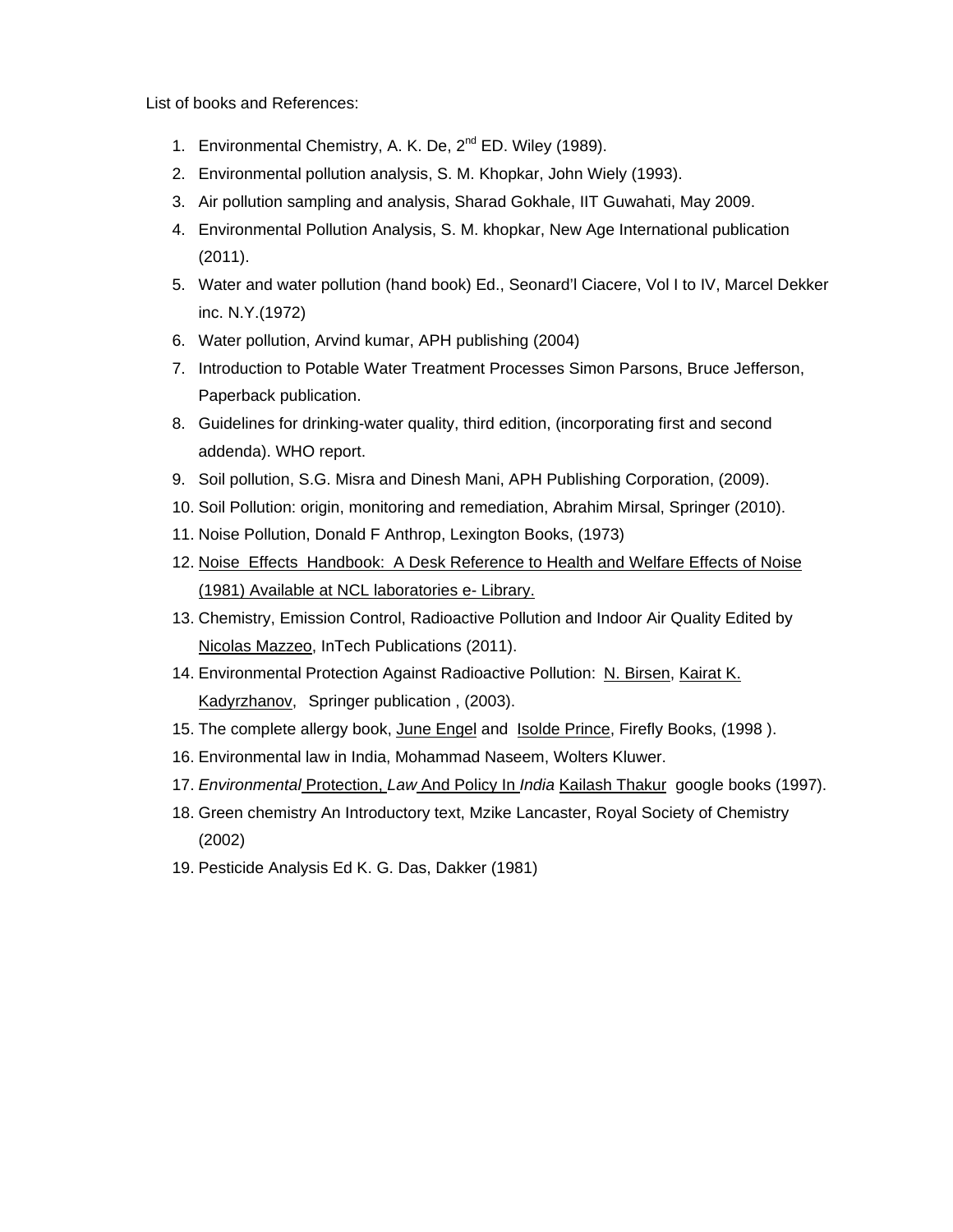# **Pharmaceutical, Biochemical and organic analysis**

| UNIT I: ANALYTICAL BIOCHEMISTRY :                                                                                                          |    |  |  |
|--------------------------------------------------------------------------------------------------------------------------------------------|----|--|--|
| 1.1 Body fluids                                                                                                                            |    |  |  |
| 1.1.1 Composition of body fluids and detection of abnormal levels of certain<br>constitutents leading to diagnosis of disease.             |    |  |  |
| 1.1.2 Physiological and nutritional significance of water and fat soluble vitamins and<br>minerals.                                        |    |  |  |
| 1.1.3 Analysis for constituents of physiological fluids, viz., urine, blood, serum.                                                        |    |  |  |
| 1.1.4 Analytical techniques for vitamins including microbiological techniques.                                                             |    |  |  |
|                                                                                                                                            |    |  |  |
| UNIT II: IMMUNOLOGICAL METHODS                                                                                                             | 15 |  |  |
| 2.1 General processes of immune response, Antigen-antibody reactions, precipitation<br>reactions, radio, enzyme, and fluoro-immuno assays. |    |  |  |
| 2.2 Human nutrition : Biological values and estimation of enzymes, carbohydrates,<br>essential amino acids, proteins, and lipids.          |    |  |  |
|                                                                                                                                            |    |  |  |
| <b>UNIT III: FOOD ANALYSIS-1</b>                                                                                                           | 15 |  |  |
| 3.1 Food legislation and public health (5L)                                                                                                |    |  |  |
| 3.2 Fuel value of food, general idea regarding food processing and preservation (5L)                                                       |    |  |  |
| 3.3 Food Packaging: Introduction, types of packing materials and properties, Industrial<br>Requirements (5L)                               |    |  |  |
|                                                                                                                                            |    |  |  |
| UNIT IV: FOOD ANALYSIS-2                                                                                                                   | 15 |  |  |
| 3.1 Analysis of food: Milk and milk products, Tea, Coffee, Flour, Starch, Honey, Jam,<br>Oils (8L).                                        |    |  |  |
| 3.2 Analysis of food related materials: Preservatives, Coloring matter, trace metals,<br>pesticide residues (7L)                           |    |  |  |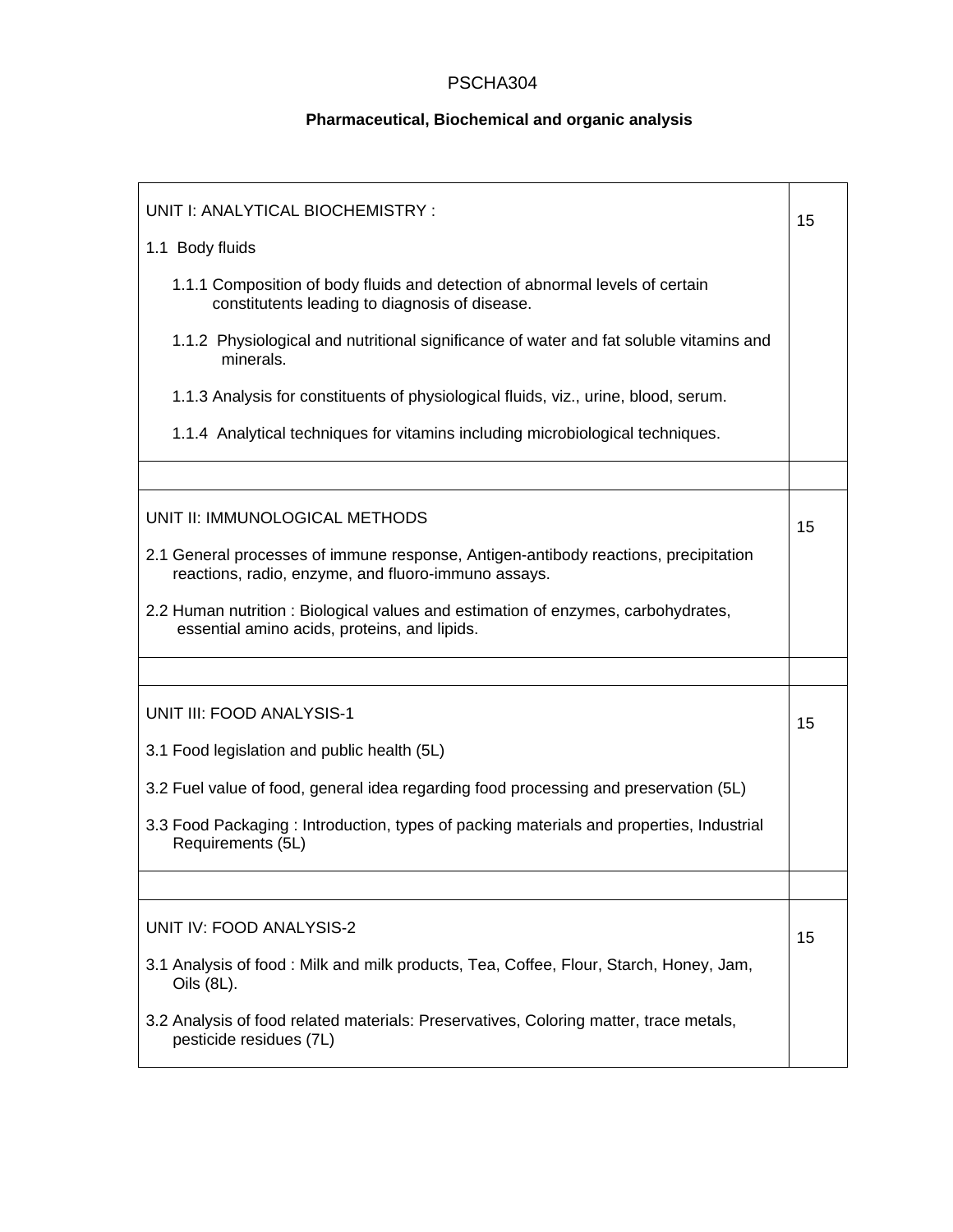List of books and References:

- 1. General, organic and biological chemistry, H. Stephen Stoker, Cengage Learning.
- 2. Advance dairy chemistry, vol 3, P. F. Fox, P. L. H. McSweeney Springer.
- 3. Physiological fluid dynamics vol 3, Nanjanagud Venkatanarayanasastry Chandrasekhara Swamy Narosa Pub. House, 1992
- 4. Molecular Biological and Immunological Techniques and Applications for food, edited by Bert Popping, Carmen Diaz-Amigo, Katrin Hoenicke, John Wiley & sons.
- 5. Food Analysis: Theory and practice, Yeshajahu Pomeranz, Clifton E. Meloan, Springer.
- 6. Principles of package development, Gribbin et al
- 7. Modern packaging Encyclopaedia and planning guide, Macgra Wreyco.
- 8. Food Analysis, Edited by S. Suzanne Nielsen, Springer
- 9. Analytixcal Biochemistry, D, J. Homes and H. Peck, Longman (1983)
- 10. Bioanalytical Chemistry, S. R. Mikkelesen and E. Corton, John Wiley and sons 2004
- 11. Analysis of food and beverages, George Charalanbous, Accademic press 1978.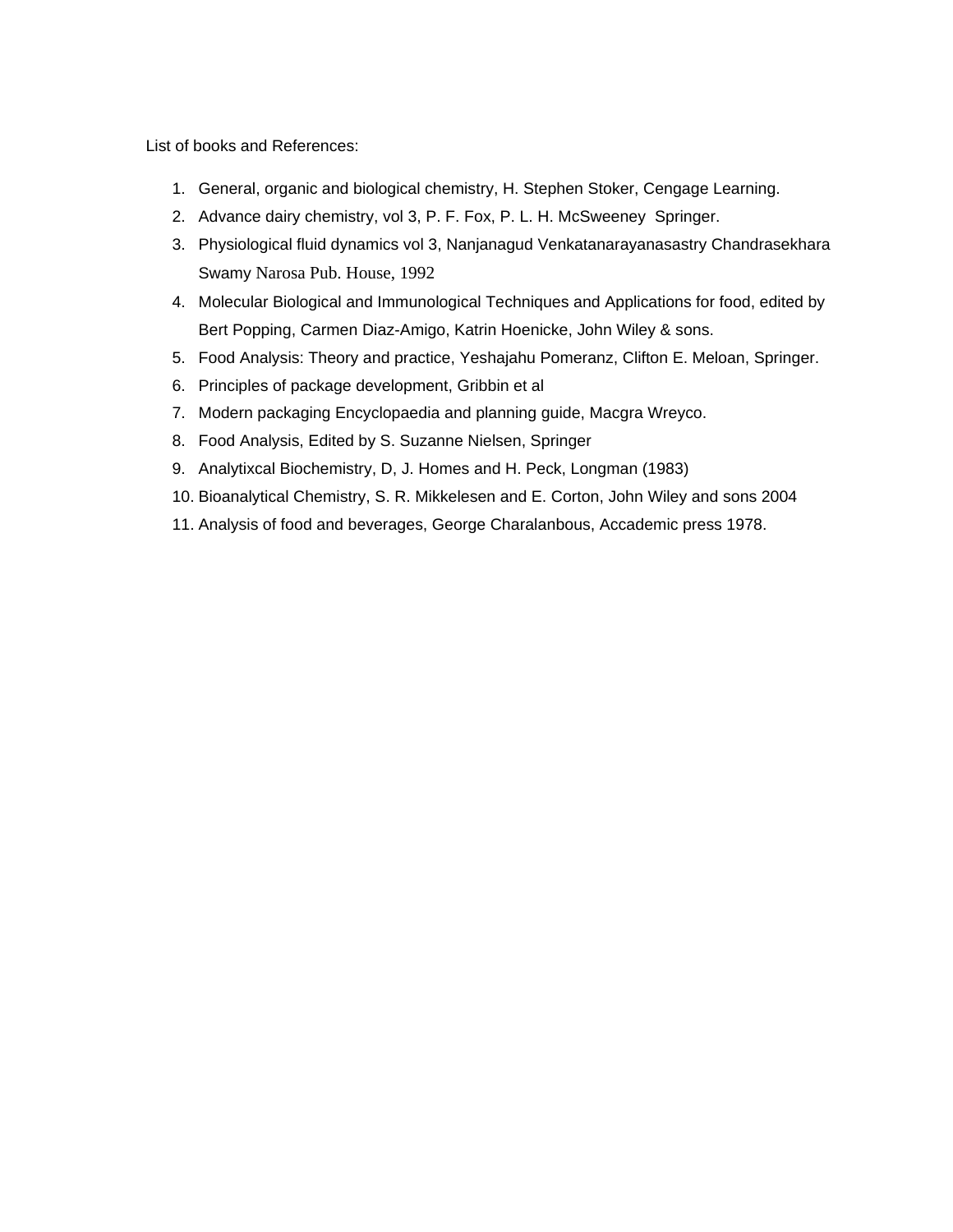#### **Practical course**

**PSCHA3P1** Group – A: Instrumental Analysis

- 1. Determination of the pK value of an indicator.
- 2. Determination of aniline and ethanolamine in a mixture of two in acetonitrile by potentiometric titration.
- 3. Determination of sulphate by Nephelometry.
- 4. Determination of mixture of halides potentiometrically.
- 5. Estimation of strong acid, weak acid and salt in the given mixture conductometrically.
- 6. Polarographic (sample DC) determination of cadmium in the given sample.
- 7. Determination of Copper and lead in the given sample by simultaneous electrogravimetry.
- 8. Analysis of mixture of carbonate and bicarbonate (present in ppm range) using pH metry.

**PSCHA3P2** Group – B:Analysis of medicinals ,Organic analysis, Biochemical analysis

- 1. Estimation of drugs by non aqueous titration: Pyridoxine hydrochloride, Mebendazole, Diazepam
- 2. Determination of percentage purity of methylene blue indicator.
- 3. Estimation of cholesterol and Uric acid in the given sample of blood serum
- 4. Estimation of Aspirin by conductometry
- 5. Analysis of Whitfield ointment.
- 6. Estimation of fluoride in a tooth paste

 **PSCHA3P3** Group – C: Analysis of Food and oil samples

1. Total reducing sugars before and after inversion in honey using:

(a) Cole's Ferricyanide (b) Lane - Eynon method.

- 2. Analysis of lactose in milk
- 3. Estimation of Caffein in tea
- 4. Estimation of Vitamin C in lemon Juice/squash
- 5. Iodine value of oil / fat
- 6. Analysis of alcoholic beverages (bear) for alcohol containt.

#### **PSCHA3P4** Group – D: Metallurgy and water Analysis

- 1. To analyze Pyrolusite for: Fe and / or Mn.
- 2. To analyze galena for: Pb
- 3. Analysis of cupronickel :  $Ni<sup>2+</sup>$  and / or  $Cu<sup>2+</sup>$  titrimetrically
- 4. Analysis of water sample: Total Hardness and alkalinity,
- 5. Analysis of water sample: TDS, salinity and free chlorine,
- 6. Analysis of water sample: acidity and Sulphate (benzidin method)
- 7. Estimation of Fe in a sample containing Fe + Ni by solvent extraction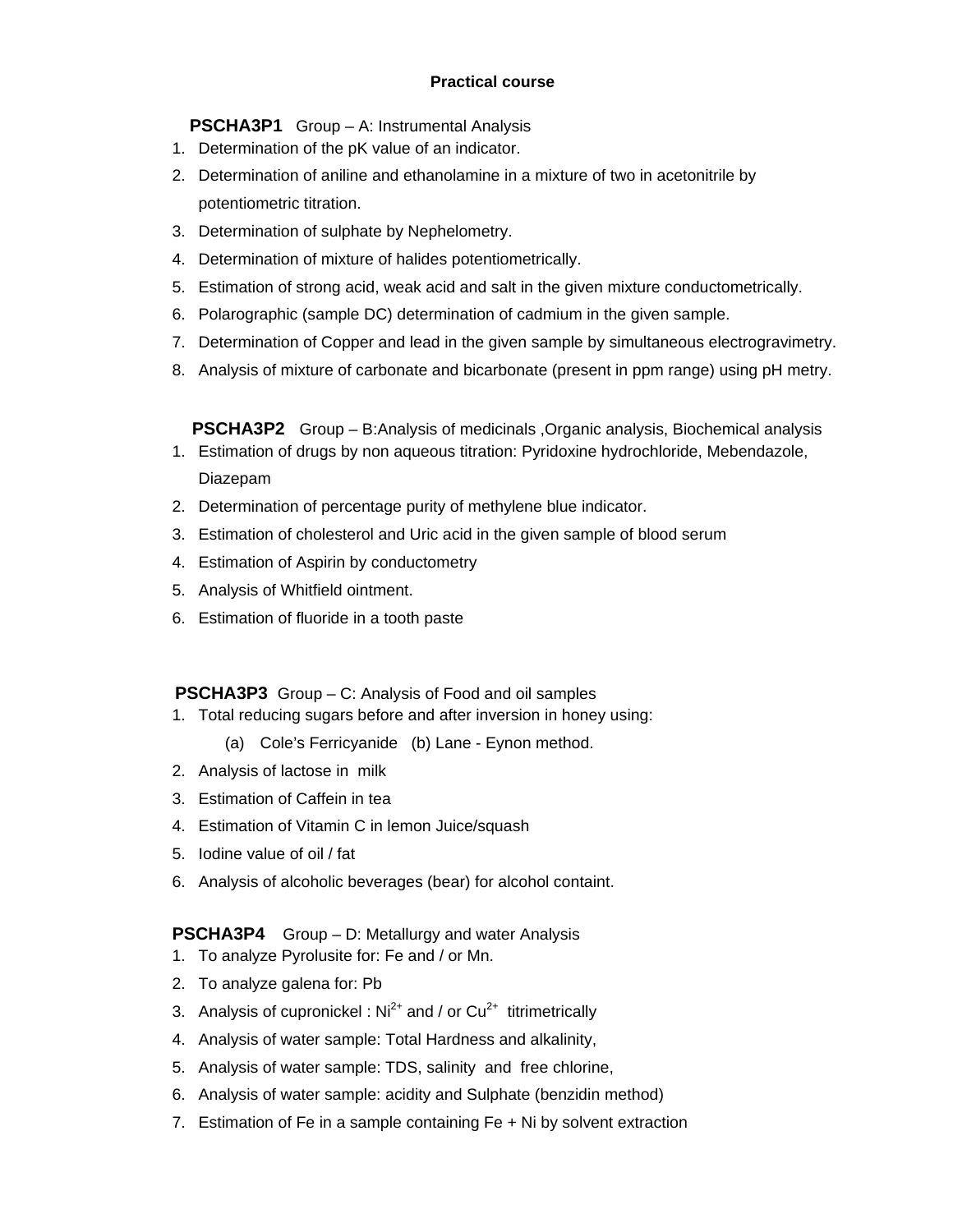# UNIVERSITY OF MUMBAI

# **M.Sc. ANALYTICAL CHEMISTRY SEM – IV**

# **PSCHA401**

#### QUALITY IN ANALYTICAL CHEMISTRY

| UNIT - I: SAFETY AND RESEARCH                                                                                                                                                                                                                                                |    |  |
|------------------------------------------------------------------------------------------------------------------------------------------------------------------------------------------------------------------------------------------------------------------------------|----|--|
| 1.1 Safety: Safety in chemical laboratory and plants, material handling, storage of<br>raw material and finished goods, hazardous codes and transportation symbols,<br>method of transportations, certification for transportation, first aid methods and<br>treatments (6L) |    |  |
| 1.2 Patent: Introduction, patenting process and requirements of patenting (5L)                                                                                                                                                                                               |    |  |
| 1.3 Chemical standards and reference materials, pharmacopoeia (BP, IP)<br>material standards (ASTM), Chemical grades (commercial, GR, LR<br>and AR grades) (4L)                                                                                                              |    |  |
|                                                                                                                                                                                                                                                                              |    |  |
| UNIT - II: MEMBRANE SEPARATION AND AUTOMATEDS ANALYSIS                                                                                                                                                                                                                       | 15 |  |
| 2.1 Membrane separation processes: Operating principles and applications of<br>microfiltration, ultra-filtration, reverse osmosis, dialysis and electro-dialysis (9L)                                                                                                        |    |  |
| 2.2 Automation in chemical analysis: An overview of automated instruments and<br>instrumentation, process control analysis, flow injection analysis, discrete<br>automated systems, automatic analysis based on multilayered films, gas<br>monitoring equipments (6L)        |    |  |
|                                                                                                                                                                                                                                                                              |    |  |
| UNIT - III: GREEN CHEMISTRY                                                                                                                                                                                                                                                  | 15 |  |
| 3.1 Principle and concepts of green chemistry: Sustainable development and green<br>chemistry, Atom economy, examples of atom economic and atom uneconomic<br>reactions, reducing toxicity (4L)                                                                              |    |  |
| 3.2 Organic solvents: environmentally benign solutions, solvent free systems,<br>supercritical fluids (only introduction) lonic liquids as catalysts and solvents (4L)                                                                                                       |    |  |
| 3.3 Emerging green technologies, photochemical reactions (advantages and<br>Challenges) examples, Chemistry using microwaves, sonochemistry,<br>electrochemical synthesis (4L)                                                                                               |    |  |
| 3.4 Designing Greener processes: Inherently safer designs (ISD), Process<br>intensification (PI) in-process monitoring. (3L)                                                                                                                                                 |    |  |
|                                                                                                                                                                                                                                                                              |    |  |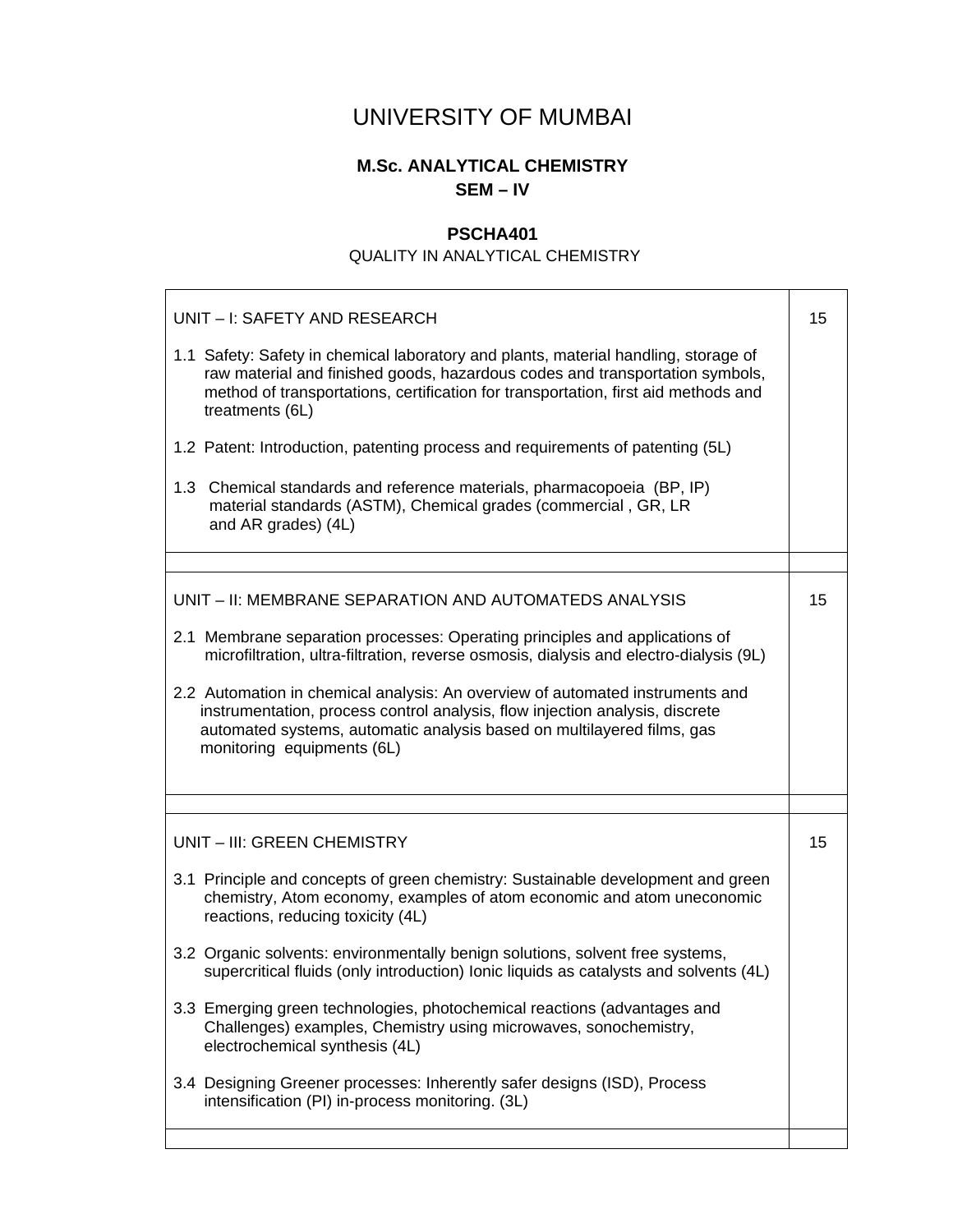| UNIT - IV: ADVANCED TECHNIQUES                                                                                                                                                                                                                                                                                                                                                             | 15 |
|--------------------------------------------------------------------------------------------------------------------------------------------------------------------------------------------------------------------------------------------------------------------------------------------------------------------------------------------------------------------------------------------|----|
| 4.1 Electrophoresis:                                                                                                                                                                                                                                                                                                                                                                       |    |
| 4.1.1 Zone electrophoresis: Factors affecting migration rate, Supporting media<br>(gel, paper, cellulose, acetate, starch, polyacrylamide, agarose, sephedax<br>and thin layers) (4L)                                                                                                                                                                                                      |    |
| 4.1.2 Techniques of electrophoresis: Low and high voltage, SDS-PAGE, iso<br>electric focusing, continuous electrophoresis, capillary electrophoresis,<br>Zone, gel, isoelectric focusing, isotaechophoresis and miceller electro<br>kinetic capillary chromatography, instrumentation, detection and<br>applications (6L)                                                                  |    |
| 4.2 Introduction to Nanotechnology:<br>Analytical techniques in nanotechnology, consequences of the nano scale,<br>(nano particles morphology, electronic structure, optical properties) one<br>dimensional nano materials (nano films, nano layers) Two dimensional<br>nano materials (nano tubes, nano wires) three dimensional nano materials<br>(nano Particles and quantum dots) (5L) |    |

List of books and references:

- 1. Quality in the analytical chemistry laboratory, E Prichard, John Wiley and sons N.Y 1997.
- 2. Quality assurance in analytical, W Funk, V Dammann, G. Donnevert VCH Weinheim 1995.
- 3. Chemical methods of separation, J A Dean, Van Nostrand Reinhold, 1969
- 4. Solvent extraction and ion exchange, J Marcus and A. S. Kertes Wiley INC 1969.
- 5. Extraction Chromatography T. Braun, G. Ghersene, Elsevier Publications 1978.
- 6. Super critical fluid extraction Larry Taylor Wiley publishers N.Y. 1996
- 7. Ion exchange separation in analytical chemistry O Samuelson John Wiley 2<sup>nd</sup> ed 1963
- 8. Ion exchange chromatography Ed H.F Walton Howden, Hutchenson and Rossing 1976
- 9. Chromatographic and electrophoresis techniques I Smith Menemann Interscience 1960
- 10. Green chemistry and catalyst, R. A. Sheldon, Isabella Arends, Ulf Hanefeld Wiley VCH verlag GmBH & co.
- 11. Sustainable residential development: planning and design for green neighborhoods. Avi Friedman, McGraw Hill professional.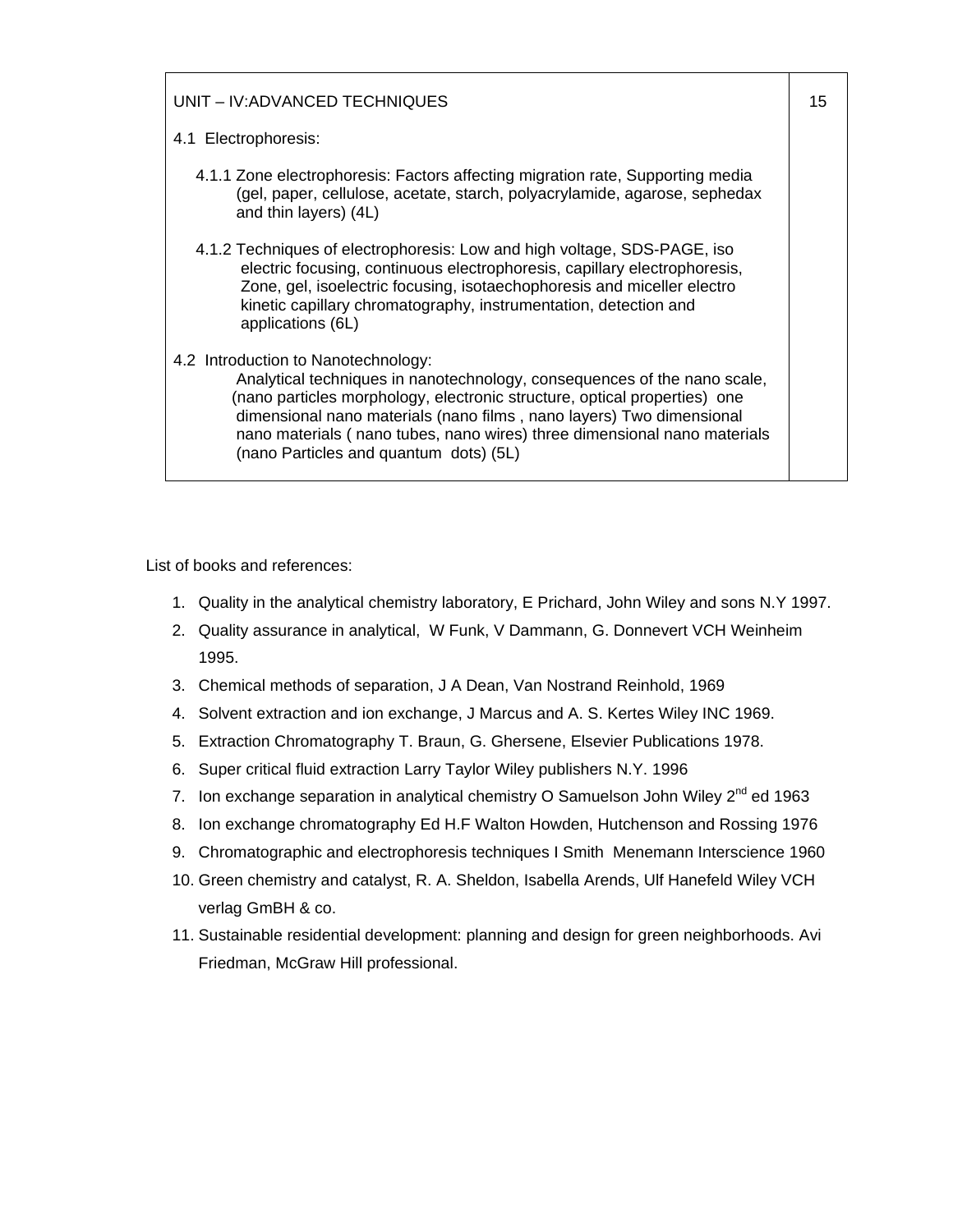#### **ADVANCE INSTRUMENTAL TECHNIQUES**

| UNIT-I: SPECTRAL METHODS - III                                                                                                                                                                                         | 15 |
|------------------------------------------------------------------------------------------------------------------------------------------------------------------------------------------------------------------------|----|
| 1.1 Infra red spectroscopy: Recapitulation-Correlation of IR Spectra with molecular structure-<br>Near IR, Far IR AND Mid IR regions, Qualitative Analysis-Group frequencies and Finger<br>print region.(8L)           |    |
| 1.2 NMR: Basic principle, precession of nuclei in a field, FTNMR, Environmental effects on<br>NMR spectra (chemical shift, spin-spin coupling) Applications of C13, P 31 to structure<br>determination, 2 DFTNMR. (7L) |    |
|                                                                                                                                                                                                                        |    |
| UNIT-II: SPECTRAL METHODS - IV                                                                                                                                                                                         | 15 |
| 2.1 Mass spectroscopy: Recapitulation, Correlation of Mass spectra with molecular structure,<br>molecular identification, metastable peaks. (8L)                                                                       |    |
| 2.2 Raman spectroscopy: Theory, Mechanism of Raman and Rayleigh Scattering,<br>Instrumentation, Applications. Resonance and Surface enhanced Raman Spectroscopy<br>(7L)                                                |    |
|                                                                                                                                                                                                                        |    |
| UNIT - III: RADIOCHEMICAL AND THERMAL METHODS                                                                                                                                                                          | 15 |
| 3.1 Isotope dilution method and activation analysis , radiometric and radio-release methods<br>Auto, Xray and gamma radiography (7L)                                                                                   |    |
| 3.2 Principle, Instrumentation and applications of: (8L)<br>3.2.1 Differential Thermal Analysis<br>3.2.2 Differential Scanning Calorimetry<br>3.2.3 Thermometric titrations<br>3.2.4 Evolved gas analysis              |    |
|                                                                                                                                                                                                                        |    |
| UNIT IV: HYPHENATED TECHNIQUES :                                                                                                                                                                                       | 15 |
| 4.1 Need for hyphenation, Interfacing devices and applications of GC - MS, GC - IR, MS-MS,<br>HPLC - MS, ICP -MS, ICP - OES.                                                                                           |    |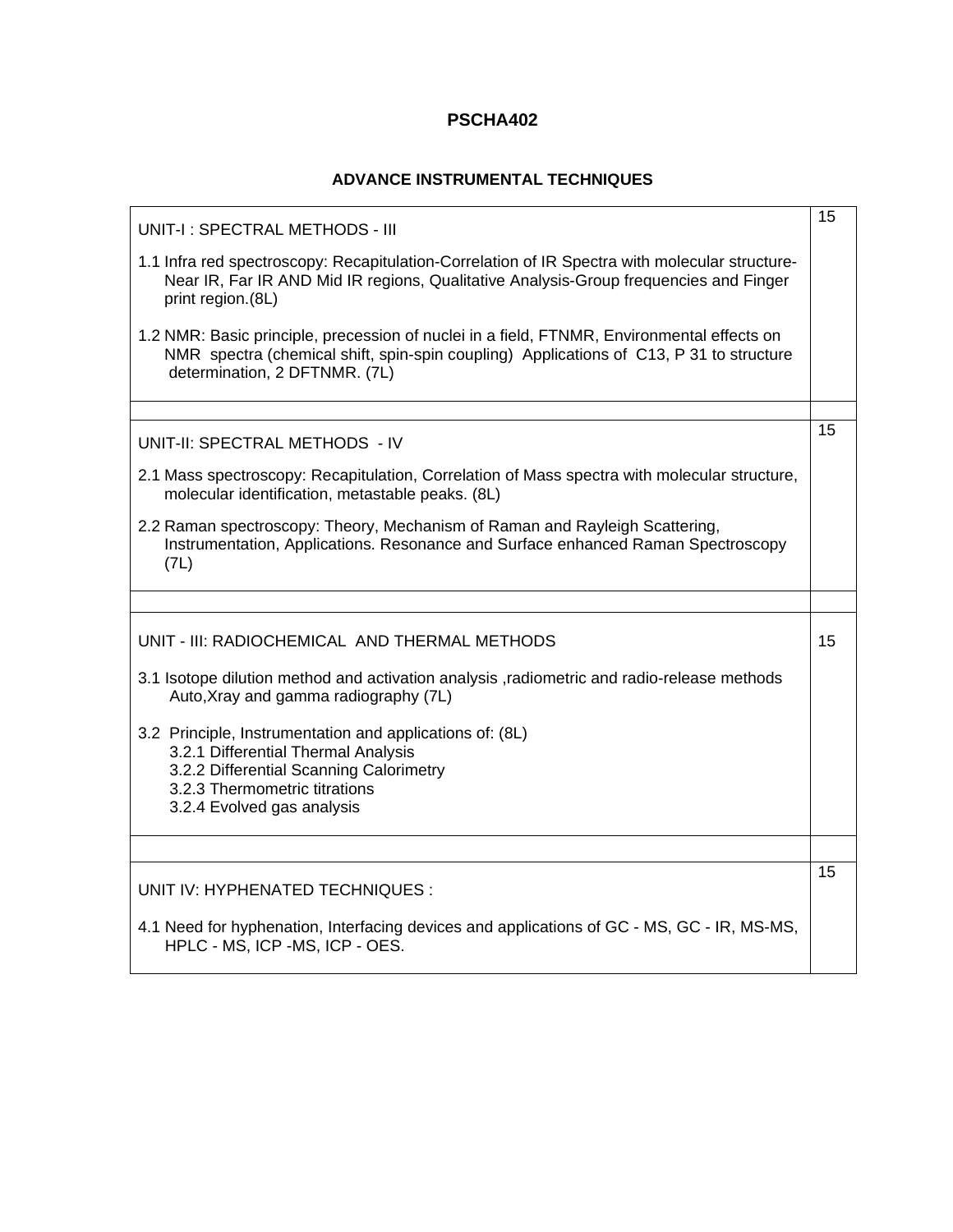List of books and references:

- 1. Analytical Chemistry, G. D. Christian, 4 th Ed. John Wiley, New York (1986)
- 2. Fundamentals of Analytical Chemistry, D. A. Skoog and D. M. West and F. J .Holler Holt- Saunders 6<sup>th</sup> Edition (1992)
- 3. Principles of Instrumental Analysis, D. A. Skoog, F. J. Holler and J.A. Niemann 5<sup>th</sup> Edition (1998)
- 4. Instrumental methods of Analysis, H. H. Willard, L. L. Merritt, Jr J. A. Dean and F. A. Settle Jr  $6<sup>th</sup>$  Ed CBS (1986)
- 5. Instrumental methods of Analysis, H. H. Willard, L. L. Merritt Jr, J. A. Dean and F. A. Settle Jr  $7<sup>th</sup>$  Ed CBS (1986)
- 6. Thermal methods of Analysis, P. J. Haines, Blackie Academic & Professional, London (1995)
- 8. Thermal Analysis, 3<sup>rd</sup> Edition W. W. Wendlandt, John Wiley, N.Y. (1986)
- 9. Principles and Practices of X-ray spectrometric Analysis, 2<sup>nd</sup> Ed E. P. Bertain, Plenum Press. NY, (1975)
- 10. Nuclear Analytical Chemistry, D. Bane, B. Forkman, B. Persson, Chartwell Bratt Ltd (1984)
- 11. Substoichiometry in Radiochemical Analysis, J. Ruticka and J. Stary , Pargamon
- 12. Radioisotope Techniques, Overman and Clark,, McGraw Hill Book Co. INC New York, (1960)j
- 13. Standard Methods of Chemical Analysis , Eds. F. J. Welcher, Robert E. Krieger Publishing Company, A series of volumes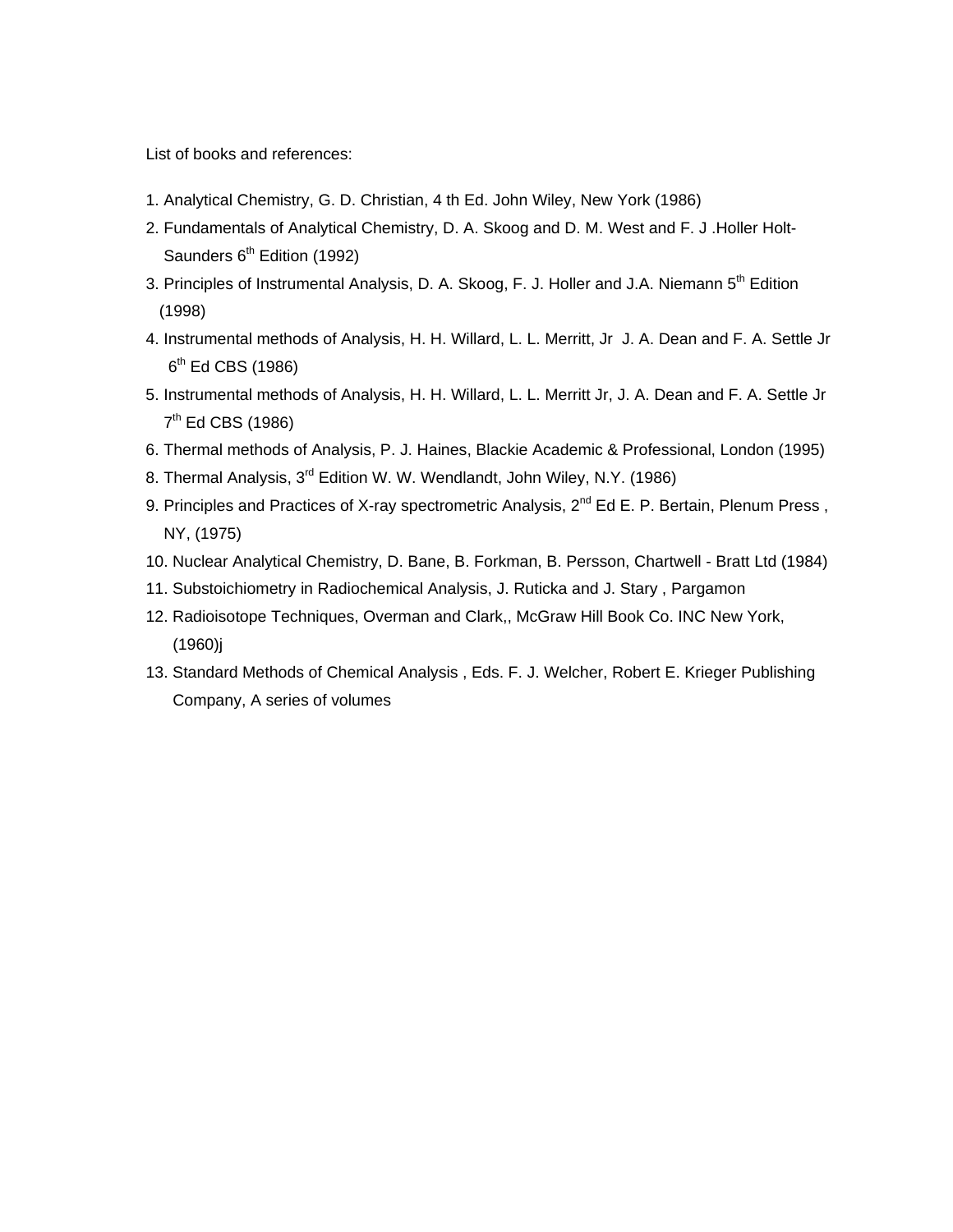#### **ENVIRONMENTAL AND CERTAIN INDUSTRIALLY IMPORTATNT MATERIAL**

| UNIT - I: POTABLE WATER -II                                                                                                                                                                                                                    | 15 |
|------------------------------------------------------------------------------------------------------------------------------------------------------------------------------------------------------------------------------------------------|----|
| 1.1 Source, Classification, Pollutants and permissible limits. (2L)                                                                                                                                                                            |    |
| 1.2 Effluent treatment plant general construction and process flow charts(2L)                                                                                                                                                                  |    |
| 1.3 Treatment and disposal of Sewage.(2L)                                                                                                                                                                                                      |    |
| 1.4. Effluent parameters for metallurgical industry.(2L)                                                                                                                                                                                       |    |
| 1.5 Permissible limits for metal (example Cr, As, Pb, Cd etc) traces in the<br>effluent.(2L)                                                                                                                                                   |    |
| 1.6 Recovery of metals from effluent, modern methods - Electrodialysis,<br>Electrodeposition, Ion Exchange etc.(3L)                                                                                                                            |    |
| 1.7 Recycle and reuse of process and treated (effluent) water(2L)                                                                                                                                                                              |    |
|                                                                                                                                                                                                                                                |    |
| UNIT - II: SOLID WASTE MANAGEMENT                                                                                                                                                                                                              | 15 |
| 2.1 Source, Classification of Pollutants.(1L)                                                                                                                                                                                                  |    |
| 2.2 Direct and indirect Effects(2L)                                                                                                                                                                                                            |    |
| 2.3 Solid waste management: objectives, concept of recycle, reuse and<br>recovery (3L)                                                                                                                                                         |    |
| 2.4 Methods of solid waste disposal.(2L)                                                                                                                                                                                                       |    |
| 2.5 Treatment and disposal of sludge / dry cake(2L)                                                                                                                                                                                            |    |
| 2.6 Managing non decomposable solid wastes(2L)                                                                                                                                                                                                 |    |
| 2.7 Classification of bio- medical waste(2L)                                                                                                                                                                                                   |    |
| 2.8 Methods of disposal of bio medical waste(2L)                                                                                                                                                                                               |    |
|                                                                                                                                                                                                                                                |    |
| UNIT - III: PLASTICS AND POLYMERS                                                                                                                                                                                                              | 15 |
| 3.1 Classification of plastic, Determination of additives, molecular weight distribution<br>and fractionation of plastic, analysis of plastic and polymers based on styrene,<br>vinyl chloride, ethylene, acrylic and cellulosic plastics.(5L) |    |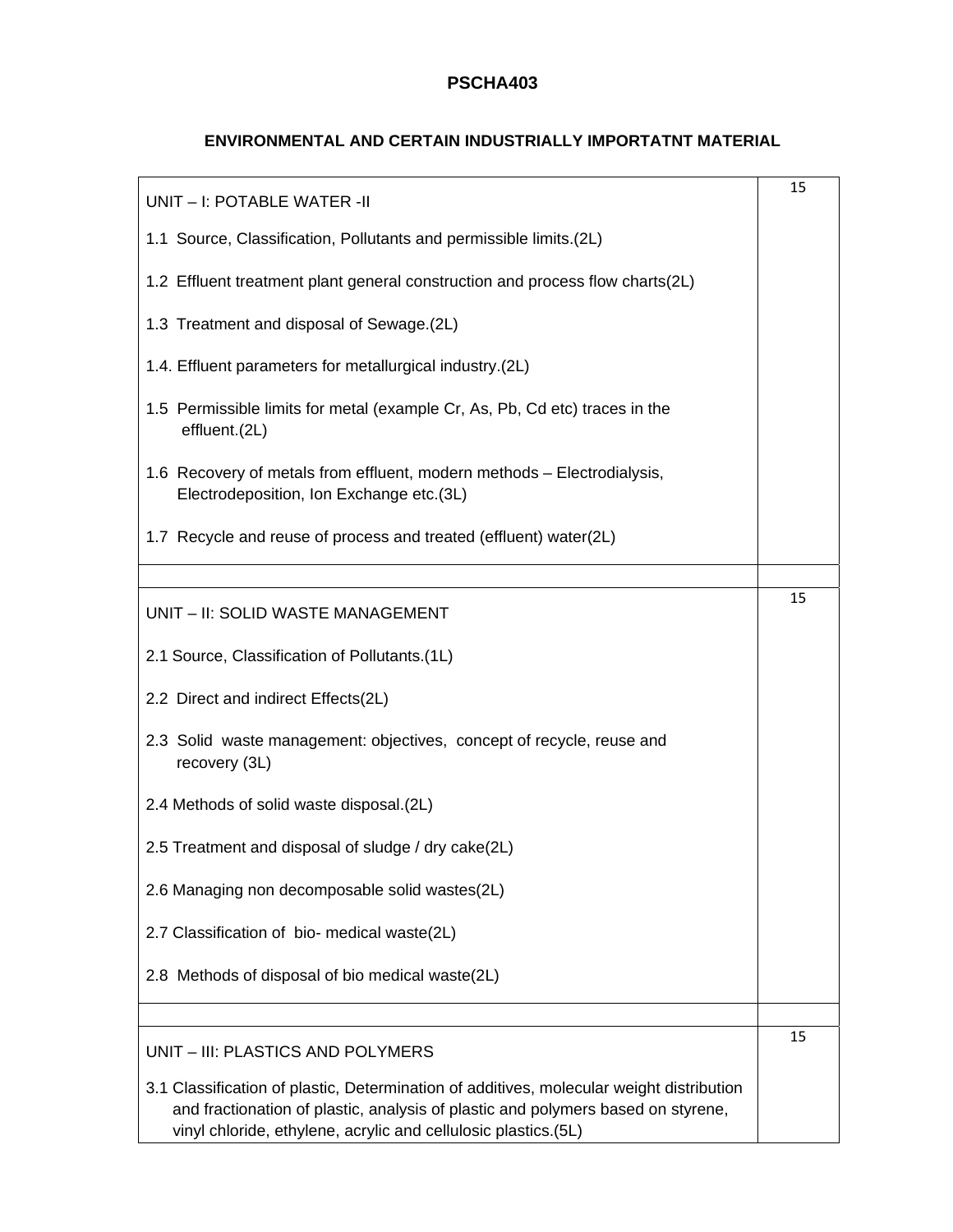| 3.2 Metallic impurities in plastic and their determination, (2L)                                                                                                                                                                         |    |
|------------------------------------------------------------------------------------------------------------------------------------------------------------------------------------------------------------------------------------------|----|
| 3.3 Determination of Impact of plastic on environment as pollutant. (2L)                                                                                                                                                                 |    |
| 3.4 Paints and pigments: Types of paints pigments, determination of volatile and non<br>- volatile components, Flash point (significance and method of determination),<br>separation and analysis of pigments, binders and thinners.(3L) |    |
| 3.5 Role of Organo silicones in paints and their impact on environment. (3L)                                                                                                                                                             |    |
|                                                                                                                                                                                                                                          |    |
| UNIT - IV: METALLURGY                                                                                                                                                                                                                    | 15 |
| 4.1 Ores and minerals, dressing of ore, methods of metal dressing (hand picking,<br>magnetic separation, centrifuge, froth flotation Etc), pollution due to<br>metallurgical process (Metal dressing, calcinations, smelting) (3L)       |    |
| 4.2 Chemical analysis of Ores: Galena, Pyrolusite, Bauxite, Malachite green,<br>hematite, Monazite (4L)                                                                                                                                  |    |
| 4.3 Alloys: definition, analysis of cupronickel, magnelium, steel and stainless steel,<br>bronze, gun metal.(4L)                                                                                                                         |    |
| 4.4 Alloying: definition, purposeful development of alloy, Carat of Gold (precious<br>material) and its method of analysis. (2L)                                                                                                         |    |
| 4.5 Techniques of purification: Zone refining, analysis of high purity materials like<br>silicon, vacuum fusion and extraction techniques.(2L)                                                                                           |    |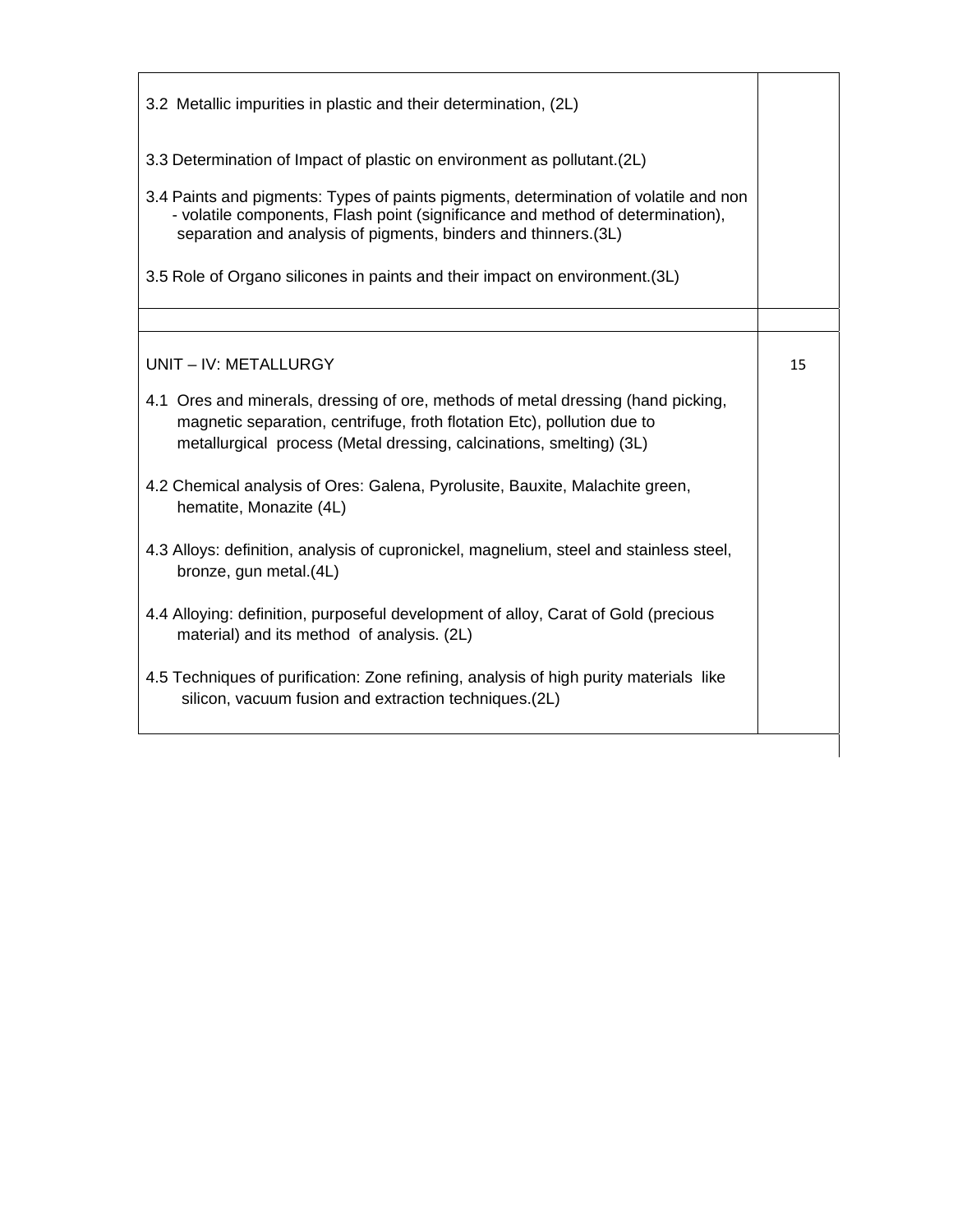List of books and References:

- 1. Environmental Pollution Analysis, S. M. khopkar, New Age International publication (2011).
- 2. Water and water pollution (hand book) Ed., Seonard'l Ciacere, Vol I to IV, Marcel Dekker inc. N.Y.(1972)
- 3. Water pollution, Arvind kumar, APH publishing (2004)
- 4. Introduction to Potable Water Treatment Processes Simon Parsons, Bruce Jefferson, Paperback publication.
- 5. Guidelines for drinking-water quality, third edition, (incorporating first and second addenda). WHO report.
- 6. Solid waste management, K Sasikumar and Sanoop Gopi Krishna PHI publication (2009)
- 7. Solid waste management, Surendrakumar Northen Book Center (2009)
- 8. Handbook of chemical technology and pollution control 3<sup>rd</sup> Edn Martin Hocking AP Publication (2005).
- 9. Fundamental Concepts of Environmental Chemistry, Second Edition G. S. Sodhi , Alpha Science, 2005
- 10. Chemical analysis of metals ; Sampling and analysis of metal bearing ores: American Society for Testing and Materials 1980 - Technology & Engineering
- 11. Manual of Procedures for Chemical and Instrumental Analysis of Ores, Minerals, and Ore Dressing Products. Government of India Ministry of Steel & Mines, Indian Bureau of Mines, 1979.
- 12. Alloying: understanding the basics, edited by Joseph R. Davis, ASM International (2001).
- 13. Zone refining and allied techniques, Norman L. Parr, G. Newnes Technology & Engineering (1960).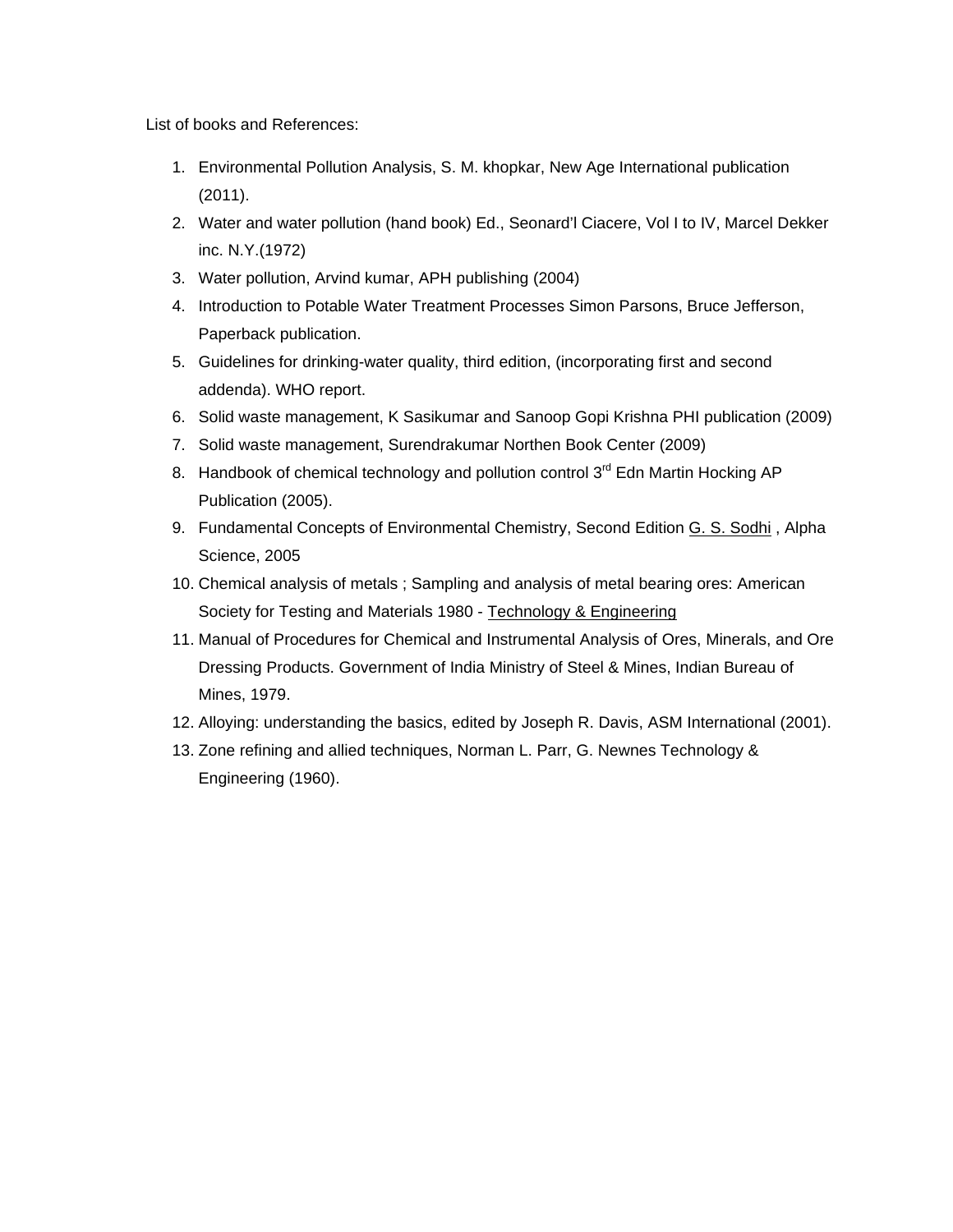# **PSCHA404 Pharmaceutical, Biochemical and organic analysis**

| UNIT I: PHARMACEUTICAL ANALYSIS :                                                                                                                                                                                                                                   | 15 |
|---------------------------------------------------------------------------------------------------------------------------------------------------------------------------------------------------------------------------------------------------------------------|----|
| 1.1 General idea regarding pharmaceutical industry. Definition and classification of<br>drugs, introduction to pharmaceutical formulations, classification of dosage forms<br>(6L)                                                                                  |    |
| 1.2 Sources of impurities in pharmaceutical chemicals and raw materials. (5L)                                                                                                                                                                                       |    |
| 1.3. Standardization of finished products and their characteristics, official methods of<br>Quality control. (4L)                                                                                                                                                   |    |
|                                                                                                                                                                                                                                                                     |    |
| <b>UNIT II: DRUGS</b>                                                                                                                                                                                                                                               | 15 |
| 2.1 Analysis of compounds based on functional groups, instrumental methods for<br>analysis of drugs, assays involving chromatographic separations, proximate<br>assays, assays of enzyme containing substances, biological and microbiological<br>assays and tests. |    |
| 2.2 Limit tests, solubility tests, disintegration tests, stability studies, impurity profile<br>of drugs, bioequivalence and bioavailability studies.                                                                                                               |    |
|                                                                                                                                                                                                                                                                     |    |
|                                                                                                                                                                                                                                                                     |    |
| UNIT III: FORENSIC SCIENCE AND COSMETICS :                                                                                                                                                                                                                          | 15 |
| 3.1 Analytical Chemistry in Forensic science : General idea                                                                                                                                                                                                         |    |
| 3.2 Biological Analysis: Analysis of biological stains and materials including blood,<br>semen and saliva (qualitative and quantitative).                                                                                                                           |    |
| 3.3 Analytical toxicology: isolation, identification and determination of the following :                                                                                                                                                                           |    |
| 3.3.1<br>Narcotics: Heroin, morphine and cocaine                                                                                                                                                                                                                    |    |
| 3.3.2<br>Stimulants: amphetamines, cocaine and caffeine.                                                                                                                                                                                                            |    |
| 3.3.3<br>Depressants: benzodiazepines, Barbiturates and mandrax                                                                                                                                                                                                     |    |
| 3.3.4<br>Hallucinogens: LSD and Cannabis                                                                                                                                                                                                                            |    |
| 3.3.5<br>Metabolites of Drugs in Blood and urine of addicts                                                                                                                                                                                                         |    |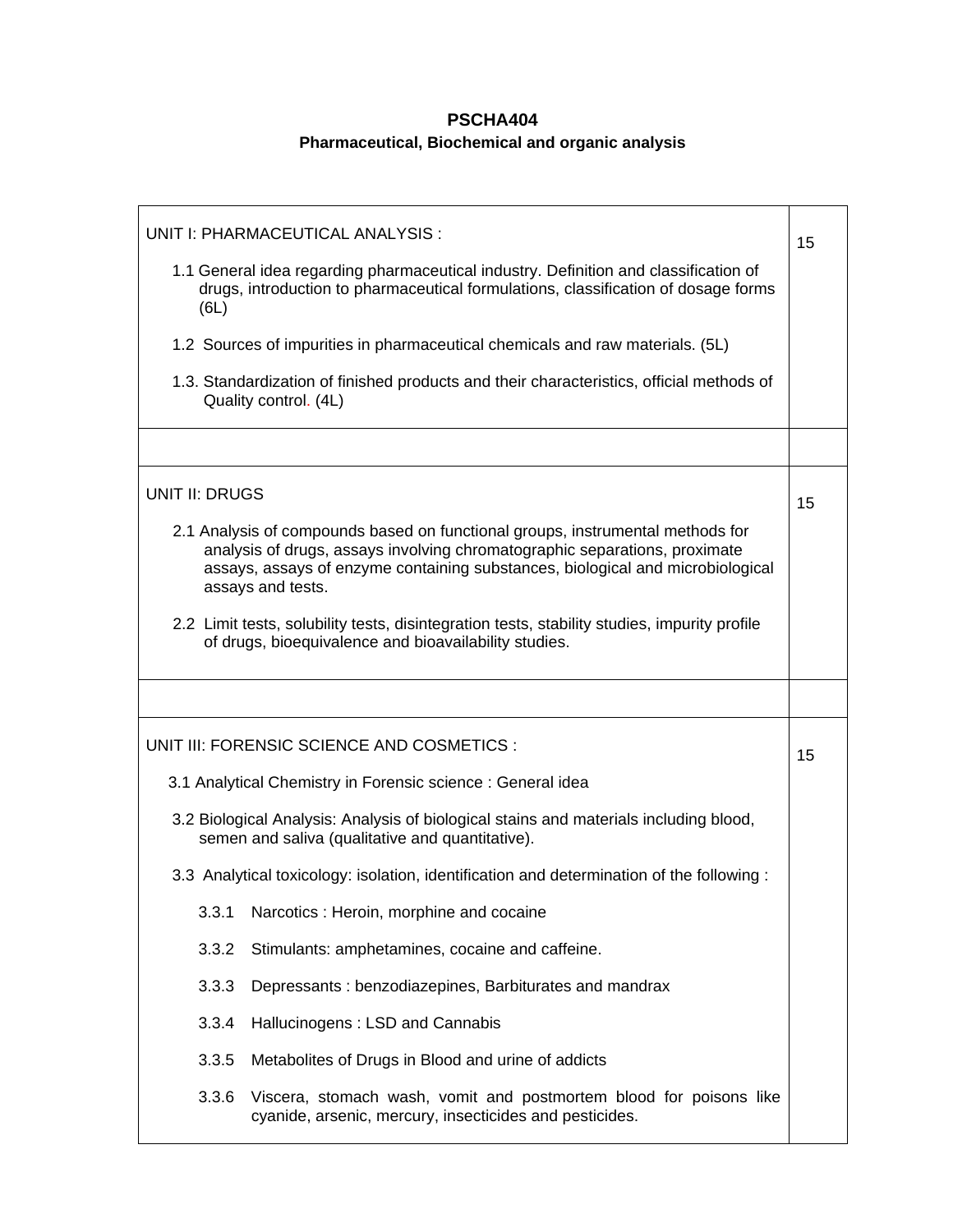| UNIT IV: COSMETIC ANALYSIS:                                                                                                                                                     | 15 |
|---------------------------------------------------------------------------------------------------------------------------------------------------------------------------------|----|
| 4.1 Cosmetics: Introduction, Evaluation of cosmetic material and raw material and<br>additives. Fromulation, standards and methods of analysis. (4L)                            |    |
| 4.2 Deodorants and antiperspirants : Al, Zn, Zr, Boric acid, chlorides, sulphates,<br>hexachlorophene, methanamine, phenolsulphonates and urea.(3L)                             |    |
| 4.3 Face powder: Fats, fatty acids, boric acid, Ca, Mg, BaSO4, Ti, Fe, oxides of<br>TI, Fe and AI (total). (2L)                                                                 |    |
| 4.4 Hair tonic: 2,5-diaminotoluene, potassium bromates, sodium perborate,<br>pyrogallol, resorcinol, salicylic acid, dithioglycollic acid (in permanent wavers)<br>(2L)         |    |
| 4.5 Creams and lotions : types of emulsions, chloroform soluble material, glycerol,<br>pH emulsion, ash analysis, non volatile matter by IR spectroscopy. (2L)                  |    |
| 4.6 Lipsticks: General analysis, determination of nonvolatile matter, ash analysis<br>determination of lakes and fillers, trichloroethylene – acetone soluble contents.<br>(2L) |    |

List of books and References:

- 1. Analytical Biochemistry, D, J. Homes and H. Peck, Longman (1983)
- 2. Bioanalytical Chemistry, S. R. Mikkelesen and E. Corton, John Wiley and sons 2004
- 3. Analysis of food and beverages, George Charalanbous, Accademic press 1978.
- 4. Harry's Cosmetology, Longman scientific co.
- 5. Formulation and Function of cosmetics, Sa Jellineck.
- 6. Cosmetic Technology, Saggarin
- 7. Modern cosmetics, E. Thomessen Wiley Inter science
- 8. Encyclopaedia of industrial chemical analysis, snell et al Inter science
- 9. Govt of India publications of food drug cosmetic act and rules.
- 10. Hand book of drug law, Mehta Univ. Book agency Ahmedabad
- 11. Chemical analysis of drugs, Higuchi, Interscience 1995
- 12. Connors Text book of pharmaceuticals Analysis, J wiley 2001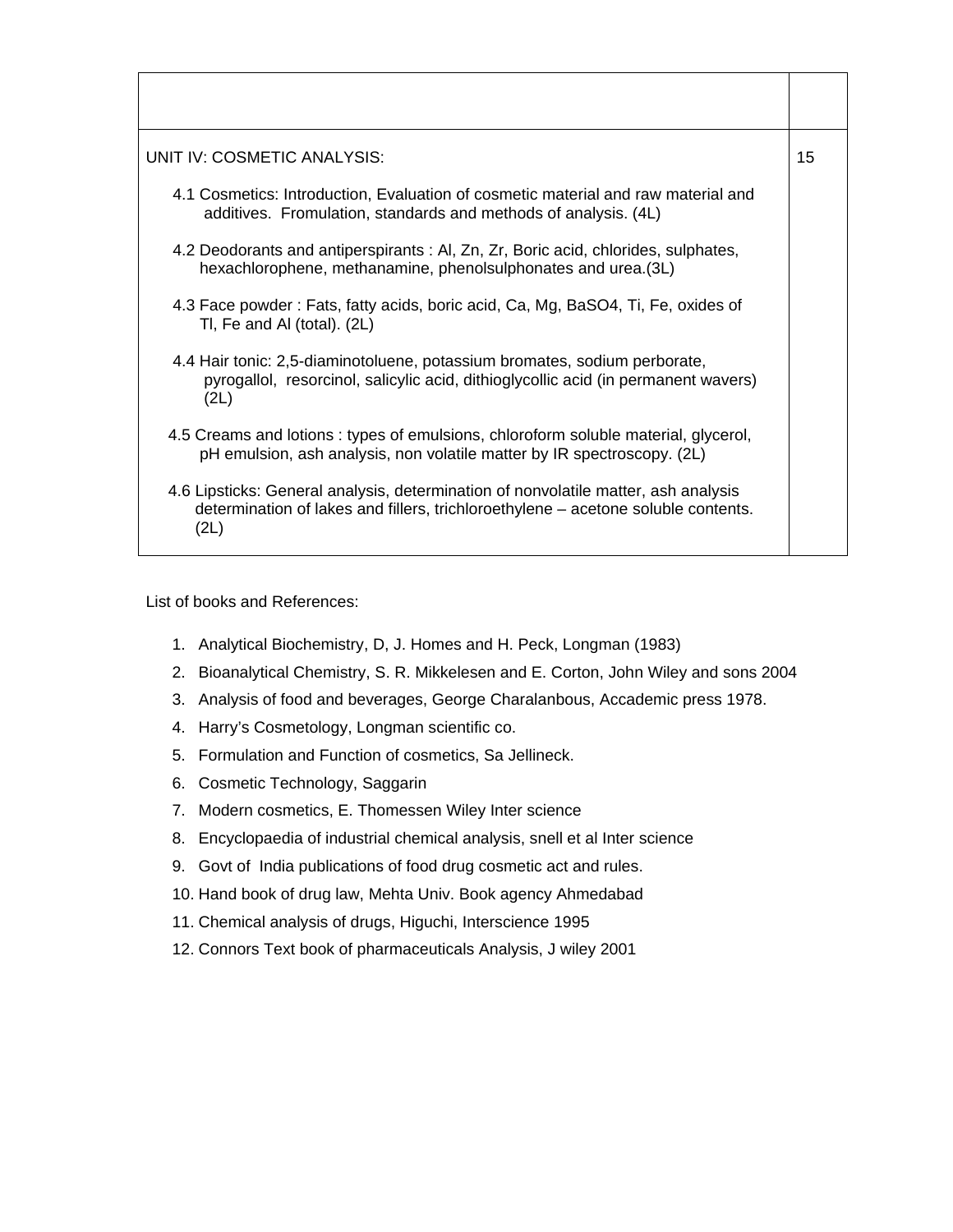# **Practical course PSCHA4P1**

Group – A: Instrumental Analysis

- 1. Determination of pK value of  $H_3PO_4$  potentimetrically
- 2. Estimation of Na<sup>+</sup> in dairy whitener by flame photometry
- 3. Separation and Estimation of  $Co^{2+}$  and  $Ni^{2+}$  on anion exchange resin
- 4. Spectrophotometric determination of pH of buffer solution.
- 5. Simultanious determination of Ti<sup>3+</sup> and  $V^{5+}$  spectrophotometrically by  $H_2O_2$  method
- 6. Determination of moisture in the given sample by Karl Fischer method
- 7. Analysis of mixture of alcohols by GC (ethanol,n-propanol,n-butanol,n-pentanol,t-butanol)
- 8. Determination of number of theoretical plates of a C18 column

#### **PSCHA4P2**

Group – B: Analysis of medicinals , Biochemical, Detergents and Organic compounds.

- 1. Analysis of drugs by non aqueous titration: Glycine , Sodium Benzoate, Sulphamethoxazole.
- 2. Analysis of detergents : Active detergent matter, alkalinity and Oxygen releasing capacity
- 3. Estimation of Vitamin C in ascorbic acid by KBrO3 method
- 4. Estimation of Fe in Iron tablets using titrimetric method.
- 5. Estimation of Ca in Ca-pentathonate/calcium lactate tablets
- 6. Determination of percentage purity of Malachite Green

#### **PSCHA4P3**

Group – C: Analysis of Food and oil samples

- 1. Analysis of Calcium , Iron and phosphorous in milk.
- 2. Determination of SAP value of oil.
- 3. Estimation of Aldehyde in lemon oil / Cinnamon oil
- 4. Estimation of Glucose by Folin-Wu method
- 5. Canned food : limit tests for Tin / Zinc

#### **PSCHA4P4**

Group – D: Metallurgy and water Analysis

- 1. To analyze Magnelium for Mg titrimetrically.
- 2. To analyze Bronze for Zn by volumetric method
- 3. To analyze Steel for: Ni and Cr
- 4. Analysis of water sample:  $Cr^{6+}$  and / or  $Mn^{2+}$  by colorimetric method
- 5. Analysis of Bauxite for Ti by colorimetric / Al by gravimetric / Fe ( volumetric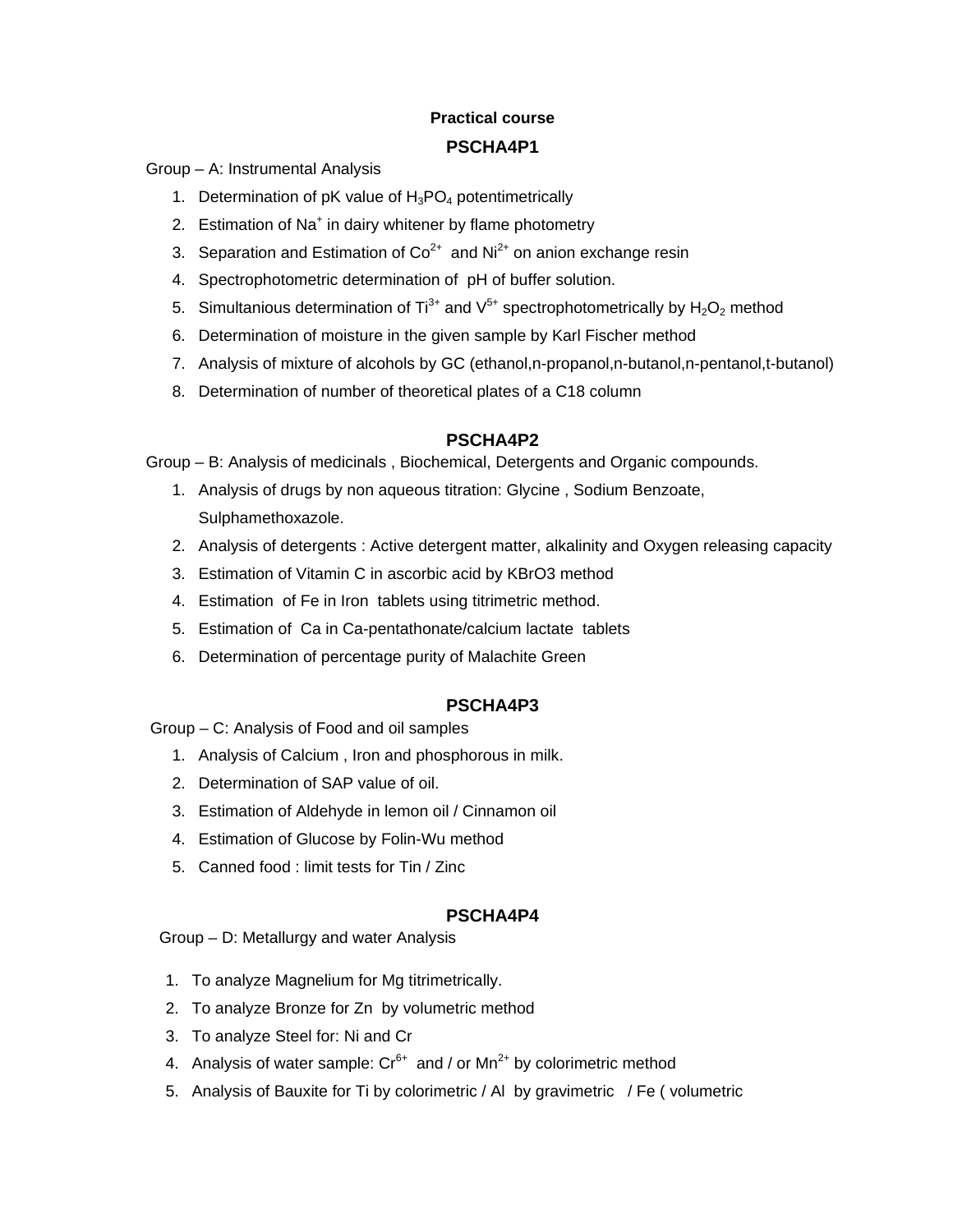- 1. The candidate is expected to submit a journal certified by the Head of the Department / institution at the time of the practical examination.
- 2. A candidate will not be allowed to appear for the practical examination unless he / she produces a certified journal or a certificate from the Head of the institution/department stating that the journal is lost and the candidate has performed the required number of experiments satisfactorily. The list of the experiments performed by the candidate should be attached with such certificate.

Use of non-programmable calculator is allowed both at the theory and the practical examination.

#### **Scheme of examination for M. Sc. Analytical Chemistry Semester III and IV.**

#### **Internal Theory examination (40 Marks)**

1**.** One seminar based on curriculum / publication of a research paper/ presentation of a research paper in seminar or conference (to be assessed by teacher of the institution teaching PG learners).

| A. Selection of the topic, introduction, write up, references-     | 15 marks. |
|--------------------------------------------------------------------|-----------|
| <b>B.</b> Presentation                                             | 15 marks. |
| 2. Active participation in routine class instructional deliveries. | 05 Marks  |

3**.** Overall conduct as a responsible learner, communication and leadership qualities in organizing related academic activities. **05 Marks**

#### **There will not be any internal examination for practical.**

| Paper     | Time allotted in hours | Maximum marks |  |
|-----------|------------------------|---------------|--|
| Paper-1   | 2.5                    | 60            |  |
| Paper-II  | 2.5                    | 60            |  |
| Paper-III | 2.5                    | 60            |  |
| Paper-IV  | 2.5                    | 60            |  |

#### **External Theory Examination (60 Marks)**

It is recommended that a total of five questions be set, based on the syllabus with due weightage to the number of lectures allotted per topic. The candidates are expected to answer all five questions. Question 5 will be based on all four units and the remaining questions will be based on the units as indicated below